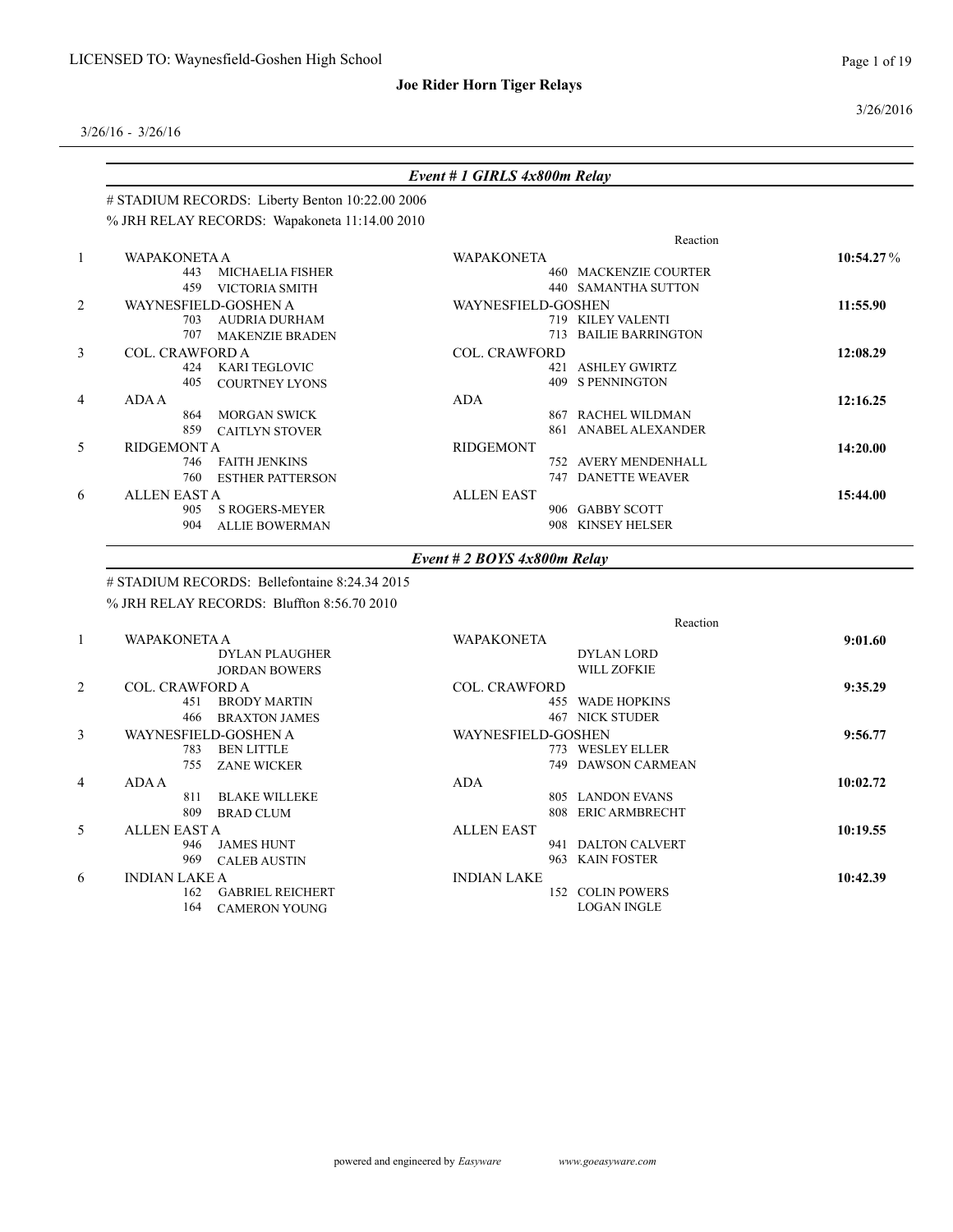3/26/2016

3/26/16 - 3/26/16

| # STADIUM RECORDS: Bellefontaine 1:51.56 2013<br>% JRH RELAY RECORDS: WG 1:52.30 2010<br>WAPAKONETA A<br><b>KALIE LENHART</b><br><b>MICHAYLA BINKLEY</b><br><b>LONIESHA LEE</b><br><b>LIBBIE MILKS</b><br><b>WAYNESFIELD-GOSHEN A</b><br>711 CAITLEN KOCH<br><b>AMELIA WERNER</b> | <b>WAPAKONETA</b><br><b>ADA</b><br>WAYNESFIELD-GOSHEN | Reaction<br>455 MEGAN SMITH<br>402 ABBIE GESLER<br>852 CARLEE MARSHALL<br>860 ANNEY ARCHER<br>709 JADELYN HENNON | 1:55.77<br>1:56.31<br>2:00.49                                                                             |
|-----------------------------------------------------------------------------------------------------------------------------------------------------------------------------------------------------------------------------------------------------------------------------------|-------------------------------------------------------|------------------------------------------------------------------------------------------------------------------|-----------------------------------------------------------------------------------------------------------|
|                                                                                                                                                                                                                                                                                   |                                                       |                                                                                                                  |                                                                                                           |
|                                                                                                                                                                                                                                                                                   |                                                       |                                                                                                                  |                                                                                                           |
|                                                                                                                                                                                                                                                                                   |                                                       |                                                                                                                  |                                                                                                           |
|                                                                                                                                                                                                                                                                                   |                                                       |                                                                                                                  |                                                                                                           |
|                                                                                                                                                                                                                                                                                   |                                                       |                                                                                                                  |                                                                                                           |
|                                                                                                                                                                                                                                                                                   |                                                       |                                                                                                                  |                                                                                                           |
|                                                                                                                                                                                                                                                                                   |                                                       |                                                                                                                  |                                                                                                           |
|                                                                                                                                                                                                                                                                                   |                                                       |                                                                                                                  |                                                                                                           |
|                                                                                                                                                                                                                                                                                   |                                                       |                                                                                                                  |                                                                                                           |
|                                                                                                                                                                                                                                                                                   |                                                       |                                                                                                                  |                                                                                                           |
|                                                                                                                                                                                                                                                                                   |                                                       |                                                                                                                  |                                                                                                           |
|                                                                                                                                                                                                                                                                                   |                                                       | 710 EMILY MCKINNON                                                                                               |                                                                                                           |
| COL. CRAWFORD A                                                                                                                                                                                                                                                                   | <b>COL. CRAWFORD</b>                                  |                                                                                                                  | 2:03.64                                                                                                   |
| <b>KIRSTEN VERHS</b>                                                                                                                                                                                                                                                              |                                                       | 407 KENDRA KOGE                                                                                                  |                                                                                                           |
| <b>SAM MUTCHLER</b>                                                                                                                                                                                                                                                               |                                                       | <b>408 CALLIE RUFFENER</b>                                                                                       |                                                                                                           |
|                                                                                                                                                                                                                                                                                   | <b>ALLEN EAST</b>                                     |                                                                                                                  | 2:06.46                                                                                                   |
| SAVANNAH SILONE                                                                                                                                                                                                                                                                   |                                                       | 927 SOFIA SILONE                                                                                                 |                                                                                                           |
| ALLY RICHARDSON                                                                                                                                                                                                                                                                   |                                                       | 923 JADE MEYER                                                                                                   |                                                                                                           |
|                                                                                                                                                                                                                                                                                   | <b>INDIAN LAKE</b>                                    |                                                                                                                  | 2:10.10                                                                                                   |
| <b>KRISSA BAILEY</b>                                                                                                                                                                                                                                                              |                                                       | 138 ASHTEN RICHARDS                                                                                              |                                                                                                           |
| <b>KACIE BUSH</b>                                                                                                                                                                                                                                                                 |                                                       |                                                                                                                  |                                                                                                           |
|                                                                                                                                                                                                                                                                                   | <b>RIDGEMONT</b>                                      |                                                                                                                  | 2:17.34                                                                                                   |
| <b>MEYGHAN CRATES</b>                                                                                                                                                                                                                                                             |                                                       |                                                                                                                  |                                                                                                           |
|                                                                                                                                                                                                                                                                                   |                                                       |                                                                                                                  |                                                                                                           |
|                                                                                                                                                                                                                                                                                   | <b>JOURNEE ROEDER</b>                                 |                                                                                                                  | 112 OLIVIA AMSPAUGH<br>748 SHAYLEE MCGRATH<br><b>756 RACHEL STACKLIN</b><br>Event # 8 BOYS $4x200m$ Relay |

### # STADIUM RECORDS: WG 1:32.72 2015

% JRH RELAY RECORDS: Indian Lake 1:35.80 2013

|                |                        |                        | Reaction             |                      |  |             |  |
|----------------|------------------------|------------------------|----------------------|----------------------|--|-------------|--|
| 1              |                        | <b>WAPAKONETA A</b>    |                      |                      |  | $1:33.85\%$ |  |
|                |                        | <b>NATE ELSASS</b>     |                      | <b>CAMERON LAUCK</b> |  |             |  |
|                |                        | <b>LEVI MARTIN</b>     |                      | <b>RILEY WORTHEN</b> |  |             |  |
| 2              | <b>ALLEN EAST A</b>    |                        | <b>ALLEN EAST</b>    |                      |  | 1:37.08     |  |
|                | 965                    | CODY MUSSELMAN         |                      | 966 KYLE NICKLES     |  |             |  |
|                | 964                    | <b>CHRIS KLEMAN</b>    | 967                  | <b>CALEB SMELCER</b> |  |             |  |
| 3              | <b>COL. CRAWFORD A</b> |                        | <b>COL. CRAWFORD</b> |                      |  | 1:37.73     |  |
|                | 465                    | <b>COLTON ROWLAND</b>  |                      | 463 HAYDEN BUTE      |  |             |  |
|                | 482                    | <b>HARLEY SHAUM</b>    |                      | 460 OWEN ADAMS       |  |             |  |
| $\overline{4}$ | PERRY A                |                        | <b>PERRY</b>         |                      |  | 1:41.65     |  |
|                | 212                    | <b>STEVEN OVERLY</b>   |                      | ETHAN SHURELDS       |  |             |  |
|                | 247                    | <b>ROBBY MULCAHY</b>   |                      | 246 WANYA SMITH      |  |             |  |
| 5              | <b>INDIAN LAKE A</b>   |                        | <b>INDIAN LAKE</b>   |                      |  | 1:43.43     |  |
|                | 180                    | <b>JOSEPH DAVIDSON</b> |                      | <b>COLE MERRITT</b>  |  |             |  |
|                | 155                    | <b>JUSTIN YOUNG</b>    | 150                  | COLTON WILSON        |  |             |  |
| 6              | <b>RIDGEMONT A</b>     |                        | <b>RIDGEMONT</b>     |                      |  | 2:03.50     |  |
|                | 705                    | VICTOR KEP             |                      | 703 ZACH JENKINS     |  |             |  |
|                | 714                    | <b>LYNDON ROOF</b>     | 701                  | <b>WADE MARLING</b>  |  |             |  |
|                |                        |                        |                      |                      |  |             |  |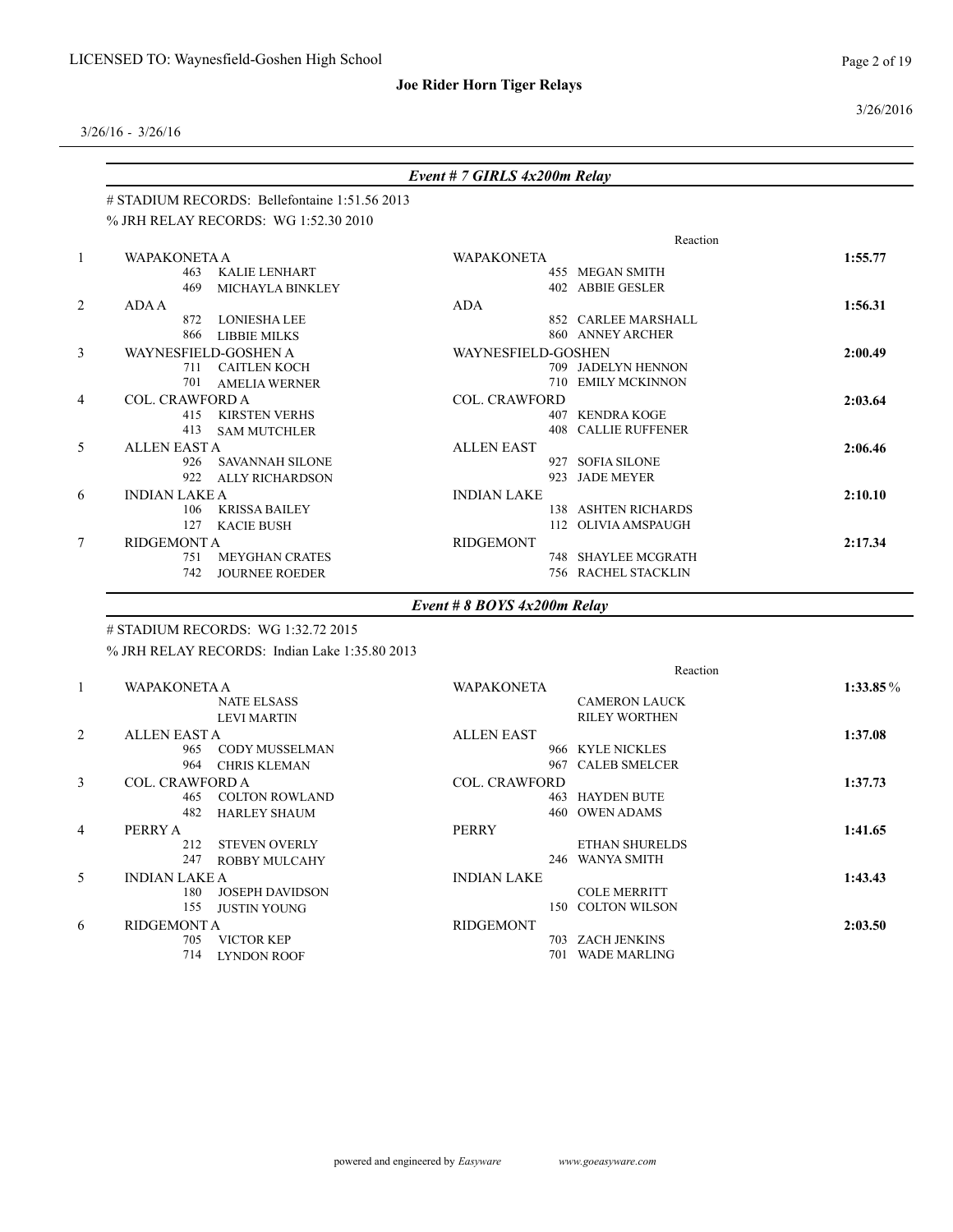3/26/2016

3/26/16 - 3/26/16

|   |                        |                                          | Event # 11 GIRLS $4x100m$ Relay |                            |         |
|---|------------------------|------------------------------------------|---------------------------------|----------------------------|---------|
|   |                        | $\#$ STADIUM RECORDS: WG 51.23 2010      |                                 |                            |         |
|   |                        | % JRH RELAY RECORDS: Bluffton 52.70 2010 |                                 |                            |         |
|   |                        |                                          |                                 | Reaction                   |         |
|   | <b>COL. CRAWFORD A</b> |                                          | <b>COL. CRAWFORD</b>            |                            | 52.89   |
|   | 416                    | ALYSSA SPEARS                            |                                 | <b>415 KIRSTEN VERHS</b>   |         |
|   | 413                    | <b>SAM MUTCHLER</b>                      |                                 | <b>408 CALLIE RUFFENER</b> |         |
|   | WAYNESFIELD-GOSHEN A   |                                          | WAYNESFIELD-GOSHEN              |                            | 55.12   |
|   |                        | 711 CAITLEN KOCH                         |                                 | 709 JADELYN HENNON         |         |
|   | 713                    | <b>BAILIE BARRINGTON</b>                 |                                 | 710 EMILY MCKINNON         |         |
| 3 | <b>INDIAN LAKE A</b>   |                                          | <b>INDIAN LAKE</b>              |                            | 55.87   |
|   | 127                    | <b>KACIE BUSH</b>                        |                                 | 106 KRISSA BAILEY          |         |
|   | 120                    | <b>SAMANTHA MILLER</b>                   |                                 | 122 CAYLEE WURSTER         |         |
| 4 | <b>ALLEN EAST A</b>    |                                          | <b>ALLEN EAST</b>               |                            | 57.28   |
|   | 928                    | <b>GRACIE YOUNG</b>                      |                                 | 922 ALLY RICHARDSON        |         |
|   | 927                    | <b>SOFIA SILONE</b>                      |                                 | 926 SAVANNAH SILONE        |         |
| 5 | <b>ADA A</b>           |                                          | <b>ADA</b>                      |                            | 58.92   |
|   | 872                    | <b>LONIESHA LEE</b>                      |                                 | 851 ALIVIA OKULY           |         |
|   | 870                    | <b>HAILEY CALLAHAN</b>                   |                                 | 860 ANNEY ARCHER           |         |
| 6 | WAPAKONETA A           |                                          | <b>WAPAKONETA</b>               |                            | 59.79   |
|   | 405                    | <b>OLIVIA THOMSON</b>                    |                                 | <b>481 SYDNEE HARSHMAN</b> |         |
|   | 403                    | <b>CLAIRE BURGOON</b>                    |                                 | <b>454 TORIE CARTER</b>    |         |
| 7 | <b>RIDGEMONT A</b>     |                                          | <b>RIDGEMONT</b>                |                            | 1:06.77 |
|   | 756                    | <b>RACHEL STACKLIN</b>                   |                                 | 762 DESTINY WELLS          |         |
|   | 761                    | <b>KIERA JACKSON</b>                     |                                 | 752 AVERY MENDENHALL       |         |
|   |                        |                                          | Event # 12 BOYS $4x100m$ Relay  |                            |         |

## # STADIUM RECORDS: WG 44.30 2006

% JRH RELAY RECORDS: Kenton 45.00 2008

|                |                                 | Reaction               |        |
|----------------|---------------------------------|------------------------|--------|
|                | <b>WAPAKONETA A</b>             | <b>WAPAKONETA</b>      | 44.52% |
|                | <b>NATE ELSASS</b>              | <b>CAMERON LAUCK</b>   |        |
|                | <b>LEVI MARTIN</b>              | <b>RILEY WORTHEN</b>   |        |
| 2              | WAYNESFIELD-GOSHEN A            | WAYNESFIELD-GOSHEN     | 45.35  |
|                | <b>DUSTIN KLENKE</b><br>766     | 757 TYLER ELLER        |        |
|                | 764 CALEB BEALE                 | 748 GABRIEL JAMES      |        |
| 3              | <b>ALLEN EAST A</b>             | <b>ALLEN EAST</b>      | 45.91  |
|                | CODY MUSSELMAN<br>965           | 966 KYLE NICKLES       |        |
|                | 949<br><b>DYLAN SNIDER</b>      | 967 CALEB SMELCER      |        |
| $\overline{4}$ | <b>INDIAN LAKE A</b>            | <b>INDIAN LAKE</b>     | 46.46  |
|                | JOSEPH DAVIDSON<br>180          | <b>COLE MERRITT</b>    |        |
|                | 154<br><b>BRANDON HENDERSON</b> | 150 COLTON WILSON      |        |
| 5              | <b>COL. CRAWFORD A</b>          | <b>COL. CRAWFORD</b>   | 46.71  |
|                | <b>TREVOR SHAWBER</b><br>489    | 450 KALEB LANDIN       |        |
|                | 475<br><b>OWEN KOCHER</b>       | <b>463 HAYDEN BUTE</b> |        |
| 6              | PERRY A                         | <b>PERRY</b>           | 48.47  |
|                | 262<br><b>DAVID SKIPWORTH</b>   | 247 ROBBY MULCAHY      |        |
|                | 212<br><b>STEVEN OVERLY</b>     | 246 WANYA SMITH        |        |
| $\tau$         | ADA A                           | <b>ADA</b>             | 50.58  |
|                | 816<br><b>CHANLER HUGHART</b>   | 805 LANDON EVANS       |        |
|                | 813<br><b>JACK CONRAD</b>       | 811 BLAKE WILLEKE      |        |
| 8              | <b>RIDGEMONT A</b>              | <b>RIDGEMONT</b>       | 56.12  |
|                | <b>VICTOR KEP</b><br>705        | 721 CAMERON BRIGHT     |        |
|                | 717<br><b>COLIN FRESHCORN</b>   | 715 DILLON BEILER      |        |
|                |                                 |                        |        |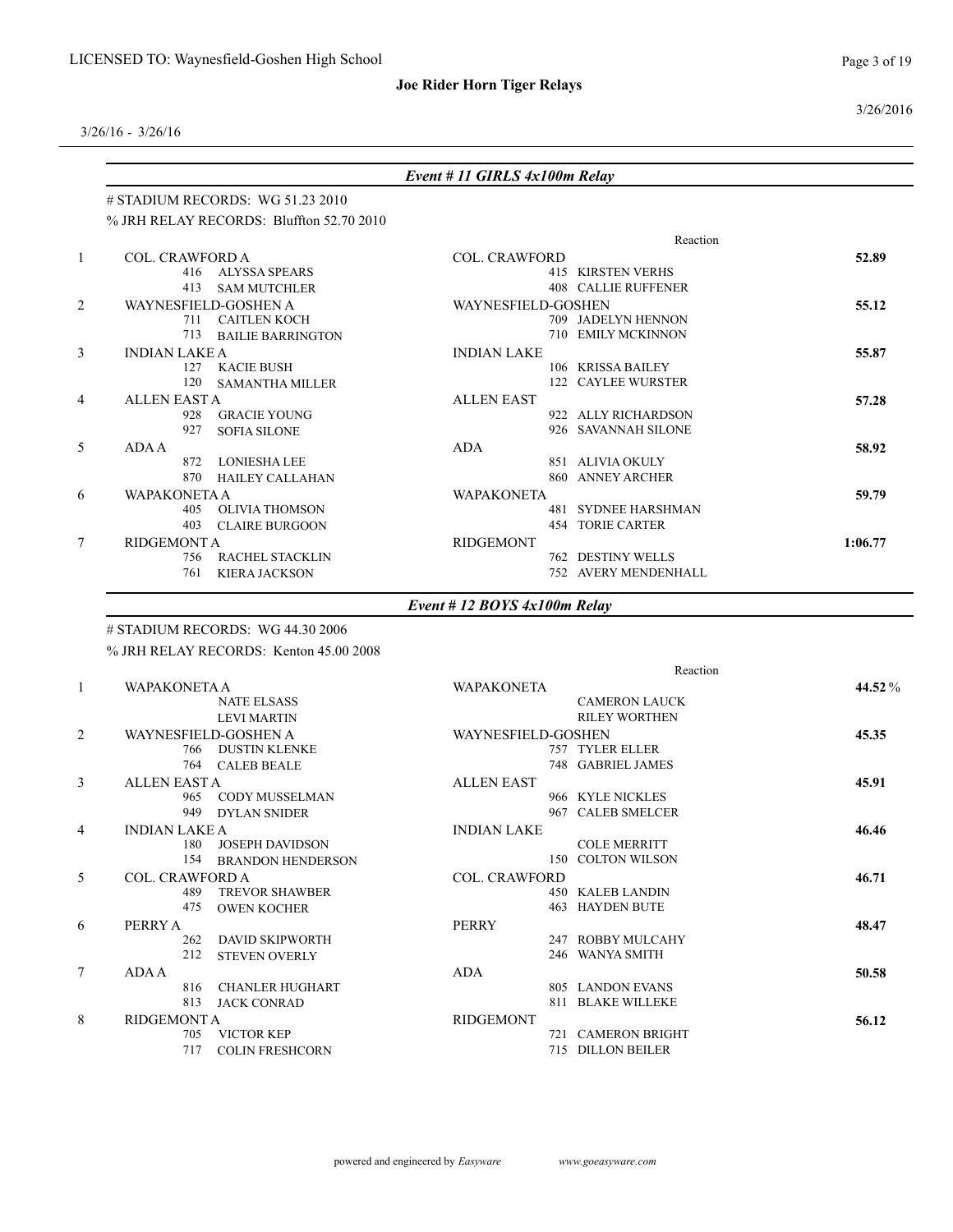3/26/2016

|                |                                               | Event # 23 GIRLS 4x400m Relay  |             |
|----------------|-----------------------------------------------|--------------------------------|-------------|
|                | $\#$ STADIUM RECORDS: Allen East 4:17.94 2014 |                                |             |
|                | % JRH RELAY RECORDS: Bluffton 4:21.50 2012    |                                |             |
|                |                                               | Reaction                       |             |
| $\mathbf{1}$   | <b>WAPAKONETA A</b>                           | <b>WAPAKONETA</b>              | $4:21.18\%$ |
|                | <b>ALLIE ZOFKIE</b><br>441                    | <b>458 CLAIRE BURTON</b>       |             |
|                | 402<br><b>ABBIE GESLER</b>                    | <b>448 SIDNEY SUTTON</b>       |             |
| 2              | ADA A                                         | <b>ADA</b>                     | 4:38.64     |
|                | <b>ANNEY ARCHER</b><br>860                    | 870 HAILEY CALLAHAN            |             |
|                | 866<br><b>LIBBIE MILKS</b>                    | 852 CARLEE MARSHALL            |             |
| 3              | <b>RIDGEMONT A</b>                            | <b>RIDGEMONT</b>               | 4:43.02     |
|                | <b>MEADOW CROMER</b><br>741                   | 743 SIDNEY RICHARDSON          |             |
|                | 748<br><b>SHAYLEE MCGRATH</b>                 | 746 FAITH JENKINS              |             |
| $\overline{4}$ | WAYNESFIELD-GOSHEN A                          | WAYNESFIELD-GOSHEN             | 4:45.59     |
|                | <b>AMELIA WERNER</b><br>701                   | 709 JADELYN HENNON             |             |
|                | 719<br><b>KILEY VALENTI</b>                   | 713 BAILIE BARRINGTON          |             |
| 5              | <b>ALLEN EAST A</b>                           | <b>ALLEN EAST</b>              | 4:54.39     |
|                | <b>GRACIE YOUNG</b><br>928                    | 922 ALLY RICHARDSON            |             |
|                | 927<br><b>SOFIA SILONE</b>                    | <b>JADE MEYER</b><br>923       |             |
| 6              | <b>COL. CRAWFORD A</b>                        | <b>COL. CRAWFORD</b>           | 4:54.97     |
|                | <b>SADIE MOSS</b><br>428                      | 409 S PENNINGTON               |             |
|                | 406<br><b>TAYLOR PRICE</b>                    | <b>429 MICHENER KELSEA</b>     |             |
|                |                                               | Event # 24 BOYS $4x400m$ Relay |             |
|                | # STADIUM RECORDS: Bellefontaine 3:33.10 2015 |                                |             |
|                | % JRH RELAY RECORDS: Indian Lake 3:39.40 2012 |                                |             |
|                |                                               | Reaction                       |             |
| $\overline{1}$ | WAYNESFIELD-GOSHEN A                          | <b>WAYNESFIELD-GOSHEN</b>      | $3:38.55\%$ |
|                | 755 ZANE WICKER                               | 757 TYLER ELLER                |             |
|                | $741 - 0010100$ WILLET KED                    | $772$ WESTEVELED.              |             |

|    | 755                    | <b>ZANE WICKER</b>     |                      | 757 TYLER ELLER         |         |
|----|------------------------|------------------------|----------------------|-------------------------|---------|
|    | 741                    | <b>CONNOR WHITAKER</b> |                      | 773 WESLEY ELLER        |         |
| 2  | <b>ALLEN EAST A</b>    |                        | <b>ALLEN EAST</b>    |                         | 3:49.05 |
|    |                        | 969 CALEB AUSTIN       |                      | 963 KAIN FOSTER         |         |
|    | 942                    | <b>AUSTIN BOLENDER</b> |                      | 964 CHRIS KLEMAN        |         |
| 3  | <b>COL. CRAWFORD A</b> |                        | <b>COL. CRAWFORD</b> |                         | 3:54.02 |
|    |                        | 465 COLTON ROWLAND     |                      | 489 TREVOR SHAWBER      |         |
|    | 468                    | MICHAEL KNISLEY        |                      | <b>451 BRODY MARTIN</b> |         |
| 4  | <b>WAPAKONETA A</b>    |                        | <b>WAPAKONETA</b>    |                         | 3:58.18 |
|    |                        | <b>KALEB BENNY</b>     |                      | <b>AUSTIN GEGEL</b>     |         |
|    |                        | <b>RYAN THOMPSON</b>   |                      | LUCAS SHADE             |         |
| 5. | <b>INDIAN LAKE A</b>   |                        | <b>INDIAN LAKE</b>   |                         | 3:59.46 |
|    | 148                    | ADDISON WAGNER         |                      | 146 LUKE ROBY           |         |
|    | 178                    | <b>TROY CARTER</b>     |                      | <b>COLIN WAGNER</b>     |         |
| 6  | PERRY A                |                        | PERRY                |                         | 4:04.30 |
|    | 202                    | <b>SHANE OVERLY</b>    |                      | 248 ALEC WILLIAMS       |         |
|    | 247                    | <b>ROBBY MULCAHY</b>   |                      | 255 LOGAN HAUENSTEIN    |         |
|    | ADA A                  |                        | ADA                  |                         | 4:21.11 |
|    | 808                    | <b>ERIC ARMBRECHT</b>  |                      | 813 JACK CONRAD         |         |
|    | 816                    | <b>CHANLER HUGHART</b> |                      | 809 BRAD CLUM           |         |
| 8  | <b>RIDGEMONT A</b>     |                        | <b>RIDGEMONT</b>     |                         | 4:47.48 |
|    | 714                    | <b>LYNDON ROOF</b>     |                      | 701 WADE MARLING        |         |
|    | 705                    | <b>VICTOR KEP</b>      |                      | 707 ISAAC DAVIS         |         |
|    |                        |                        |                      |                         |         |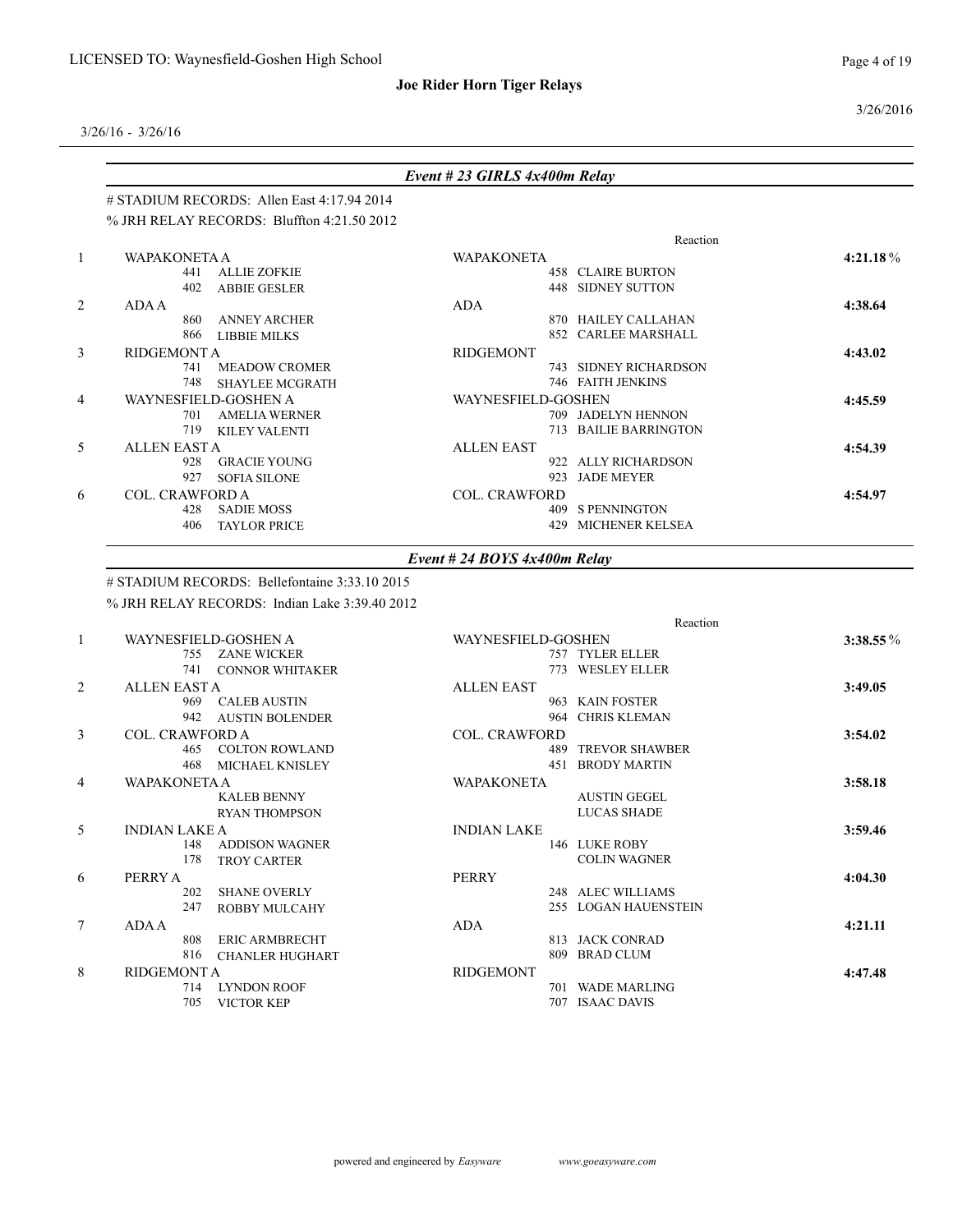3/26/2016

|              |                          |                                                    |     | <b>Event #25 GIRLS Discus Throw RELAY</b> |                       |            |  |
|--------------|--------------------------|----------------------------------------------------|-----|-------------------------------------------|-----------------------|------------|--|
|              |                          | #STADIUM RECORDS:K.Booth Fairbanks 132'11.00" 2008 |     |                                           |                       |            |  |
|              |                          | % JRH RELAY RECORDS: WG 275'02.00" 2013            |     |                                           |                       |            |  |
|              |                          |                                                    |     |                                           | Reaction              |            |  |
| 1            |                          | <b>EMILY KLOPFENSTEIN</b>                          | 486 | <b>WAPAKONETA</b>                         |                       | 99'02.00"  |  |
| 2            | <b>SAVANNA SPENCER</b>   |                                                    | 731 | WAYNESFIELD-GOSHEN                        |                       | 97'05.00"  |  |
| 3            | <b>MADISON WATT</b>      |                                                    | 467 | <b>WAPAKONETA</b>                         |                       | 94'09.00"  |  |
| 4            | <b>JULLIANE GREG</b>     |                                                    | 431 | <b>COL. CRAWFORD</b>                      |                       | 92'02.00"  |  |
| 5            | <b>GRACE NELSON</b>      |                                                    | 885 | <b>ADA</b>                                |                       | 87'01.00"  |  |
| 6            | KATIE KLOPFENSTEIN       |                                                    | 409 | <b>WAPAKONETA</b>                         |                       | 80'10.00"  |  |
| 7            | <b>JULIA MILLIRANS</b>   |                                                    | 730 | WAYNESFIELD-GOSHEN                        |                       | 76'08.00"  |  |
| 8            | <b>LAUREN CRIBLEZ</b>    |                                                    | 919 | <b>ALLEN EAST</b>                         |                       | 76'04.00"  |  |
| 9            | <b>CARLI FOGLE</b>       |                                                    | 433 | <b>COL. CRAWFORD</b>                      |                       | 75'04.00"  |  |
| 10           | <b>CAITLIN SHUEY</b>     |                                                    | 920 | <b>ALLEN EAST</b>                         |                       | 73'05.00"  |  |
| 11           | <b>DREA HENSLEY</b>      |                                                    | 917 | <b>ALLEN EAST</b>                         |                       | 72'00.00"  |  |
| 12           |                          | E' NAUTICA CROCKETT                                | 275 | PERRY                                     |                       | 67'10.00"  |  |
| 13           | <b>KENZIE COX</b>        |                                                    | 278 | <b>PERRY</b>                              |                       | 66'10.00"  |  |
| 14           | <b>KATIE JONES</b>       |                                                    | 434 | <b>COL. CRAWFORD</b>                      |                       | 66'00.00"  |  |
| 15           | <b>ESTHER PATTERSON</b>  |                                                    | 760 | <b>RIDGEMONT</b>                          |                       | 65'00.00"  |  |
| 16           | <b>KYLI LAUSE</b>        |                                                    | 873 | ADA                                       |                       | 64'03.00"  |  |
| 17           | <b>MADELINE SKIVER</b>   |                                                    | 879 | ADA                                       |                       |            |  |
| 18           | NICOLE WERLING           |                                                    | 729 |                                           | WAYNESFIELD-GOSHEN    |            |  |
| 19           | <b>DESTINY WELLS</b>     |                                                    | 762 | <b>RIDGEMONT</b>                          |                       |            |  |
|              | 753<br>PRISCILLA HOWLAND |                                                    |     | <b>RIDGEMONT</b>                          |                       | NM         |  |
|              | RACHAEL HOOK             |                                                    | 487 | <b>WAPAKONETA</b>                         | <b>NM</b>             |            |  |
|              | T.T. HALL                |                                                    |     | <b>PERRY</b>                              |                       |            |  |
|              | <b>ALEX MARCUS</b>       |                                                    |     | <b>PERRY</b>                              | NM                    |            |  |
|              | <b>SARA MCFADDEN</b>     |                                                    | 745 | <b>RIDGEMONT</b>                          | NM                    |            |  |
|              | <b>REMI HAMPTON</b>      |                                                    | 918 | <b>ALLEN EAST</b>                         | <b>NM</b>             |            |  |
|              | <b>MADDY RINEHART</b>    |                                                    | 435 | <b>COL. CRAWFORD</b>                      |                       | <b>NM</b>  |  |
|              |                          | MAKENNA CALLAHAN                                   | 876 | ADA                                       |                       | <b>NM</b>  |  |
|              | =RELAY RESULTS=          |                                                    |     |                                           |                       |            |  |
| $\mathbf{1}$ | TEAM A                   |                                                    |     | <b>WAPAKONETA</b>                         |                       | 274'09.00" |  |
|              |                          | KLOPFENSTEIN, EMILY<br>KLOPFENSTEIN, KATIE         |     |                                           | WATT, MADISON         |            |  |
| 2            | TEAM A                   |                                                    |     |                                           | <b>COL. CRAWFORD</b>  |            |  |
|              |                          | GREG, JULLIANE<br><b>JONES, KATIE</b>              |     |                                           | FOGLE, CARLI          |            |  |
| 3            | <b>TEAM A</b>            |                                                    |     | WAYNESFIELD-GOSHEN                        |                       | 232'04.00" |  |
|              |                          | SPENCER, SAVANNA<br>WERLING, NICOLE                |     |                                           | MILLIRANS, JULIA      |            |  |
| 4            | TEAM A                   |                                                    |     | <b>ALLEN EAST</b>                         |                       | 221'09.00" |  |
|              |                          | CRIBLEZ, LAUREN<br>HENSLEY, DREA                   |     |                                           | <b>SHUEY, CAITLIN</b> |            |  |
| 5            | TEAM A                   |                                                    |     | ADA                                       |                       | 213'02.00" |  |
|              |                          | NELSON, GRACE<br>SKIVER, MADELINE                  |     |                                           | LAUSE, KYLI           |            |  |
| 6            | TEAM A                   |                                                    |     | PERRY                                     |                       | 134'08.00" |  |
|              |                          | CROCKETT, E' NAUTICA                               |     |                                           | COX, KENZIE           |            |  |
| 7<br>TEAM A  |                          |                                                    |     | RIDGEMONT                                 |                       | 112'10.00" |  |
|              |                          | PATTERSON, ESTHER                                  |     |                                           | WELLS, DESTINY        |            |  |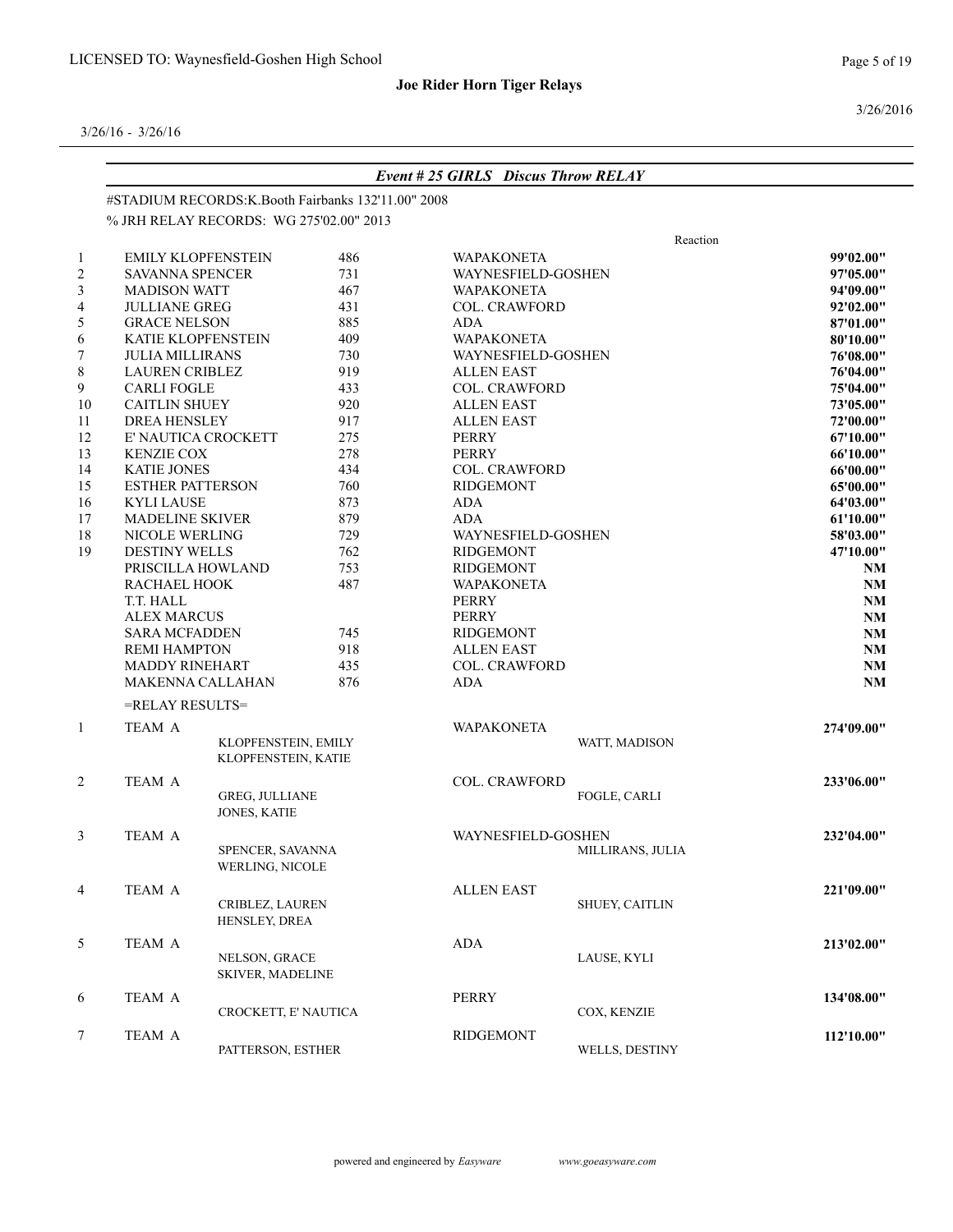3/26/2016

|                | <b>Event #26 BOYS</b> Discus Throw RELAY      |                                                        |     |                           |                        |                          |  |  |  |
|----------------|-----------------------------------------------|--------------------------------------------------------|-----|---------------------------|------------------------|--------------------------|--|--|--|
|                |                                               | #STADIUM RECORDS:D.Vogt Columbus Grove 168'07.00" 2010 |     |                           |                        |                          |  |  |  |
|                |                                               | % JRH RELAY RECORDS: Spencerville 410'07.00" 2013      |     |                           |                        |                          |  |  |  |
|                |                                               |                                                        |     |                           | Reaction               |                          |  |  |  |
| $\mathbf{1}$   | <b>NOAH FERGUSON</b>                          |                                                        | 492 | <b>COL. CRAWFORD</b>      |                        | 137'07.00"               |  |  |  |
| $\sqrt{2}$     | <b>JARET TINKEY</b>                           |                                                        | 488 | COL. CRAWFORD             |                        | 135'08.00"               |  |  |  |
| $\mathfrak{Z}$ | <b>JOHN BOURNE</b>                            |                                                        |     | <b>WAPAKONETA</b>         |                        | 135'00.00"               |  |  |  |
| 4              | <b>JAKE AGIN</b>                              |                                                        | 835 | <b>ADA</b>                |                        | 127'10.00"               |  |  |  |
| 5              | <b>JOSH DYE</b>                               |                                                        |     | <b>COL. CRAWFORD</b>      |                        | 125'04.00"               |  |  |  |
| 6              | <b>CADEN SPENCER</b>                          |                                                        | 774 | WAYNESFIELD-GOSHEN        |                        | 114'00.00"               |  |  |  |
| 7              | <b>RYAN VAUGHN</b>                            |                                                        |     | <b>WAPAKONETA</b>         |                        | 113'10.00"               |  |  |  |
| 8              | JOSEPH DAVIDSON<br><b>GRANT TURNER</b>        |                                                        | 180 | <b>INDIAN LAKE</b>        |                        | 109'11.00"               |  |  |  |
| 9              |                                               |                                                        | 834 | <b>WAPAKONETA</b>         |                        | 108'10.00"               |  |  |  |
| 10             | NATHAN MATTSON                                |                                                        | 769 | ADA<br>WAYNESFIELD-GOSHEN |                        | 108'08.00"               |  |  |  |
| 11<br>11       | <b>BROCK WAITMAN</b><br>TIM DUNN              |                                                        | 944 | <b>ALLEN EAST</b>         |                        | 108'06.00"<br>108'06.00" |  |  |  |
|                | <b>NOAH MATTSON</b>                           |                                                        | 832 | <b>ADA</b>                |                        | 106'04.00"               |  |  |  |
| 13<br>14       | <b>AUSTIN LOUTH</b>                           |                                                        | 960 | <b>ALLEN EAST</b>         |                        | 105'10.00"               |  |  |  |
| 15             | <b>JOSHUA SEARSON</b>                         |                                                        | 752 | WAYNESFIELD-GOSHEN        |                        | 101'03.00"               |  |  |  |
| 16             | <b>LOGAN EMERICK</b>                          |                                                        | 952 | <b>ALLEN EAST</b>         |                        | 95'05.00"                |  |  |  |
| 17             | <b>ANDREW FRESHCORN</b>                       |                                                        | 730 | <b>RIDGEMONT</b>          |                        | 94'02.00"                |  |  |  |
| $18\,$         | <b>JARED SEIBERT</b>                          |                                                        | 177 | <b>INDIAN LAKE</b>        |                        |                          |  |  |  |
| 19             | <b>ALLOYIUS COLE</b>                          |                                                        | 271 | PERRY                     |                        |                          |  |  |  |
| 20             | 183<br><b>JAIDEN LAWRENCE</b>                 |                                                        |     |                           | <b>INDIAN LAKE</b>     |                          |  |  |  |
| 21             | 714<br><b>LYNDON ROOF</b><br><b>RIDGEMONT</b> |                                                        |     |                           |                        | 87'05.00"<br>81'04.00"   |  |  |  |
| $22\,$         | <b>AARON NEAL</b>                             | 225<br><b>PERRY</b>                                    |     |                           |                        | 75'08.00"                |  |  |  |
| 23             | <b>DILLON BEILER</b>                          |                                                        | 715 | <b>RIDGEMONT</b>          |                        | 73'07.00"                |  |  |  |
| 24             | <b>KEVIN RADER</b>                            |                                                        | 219 | <b>PERRY</b>              |                        | 56'09.00"                |  |  |  |
|                | <b>AUSTIN SPRING</b>                          |                                                        | 766 |                           | WAYNESFIELD-GOSHEN     |                          |  |  |  |
|                | ETHAN HALL                                    |                                                        | 825 | <b>ADA</b>                | NM                     |                          |  |  |  |
|                | <b>ALEX WALTER</b>                            |                                                        |     | <b>WAPAKONETA</b>         | NM                     |                          |  |  |  |
|                | <b>CAMERON BRIGHT</b>                         |                                                        | 721 | <b>RIDGEMONT</b>          | NM                     |                          |  |  |  |
|                | <b>JADEN SCOTT</b>                            |                                                        | 951 | <b>ALLEN EAST</b>         | <b>NM</b>              |                          |  |  |  |
|                | DRAKE DELONG                                  |                                                        |     |                           | COL. CRAWFORD          |                          |  |  |  |
|                | SPENCER KLAUER                                |                                                        | 172 | <b>INDIAN LAKE</b>        | <b>NM</b>              |                          |  |  |  |
|                | =RELAY RESULTS=                               |                                                        |     |                           |                        |                          |  |  |  |
| $\mathbf{1}$   | TEAM A                                        |                                                        |     | <b>COL. CRAWFORD</b>      |                        | 398'07.00"               |  |  |  |
|                |                                               | FERGUSON, NOAH<br>DYE, JOSH                            |     |                           | TINKEY, JARET          |                          |  |  |  |
| $\overline{c}$ | <b>TEAM A</b>                                 |                                                        |     | <b>WAPAKONETA</b>         |                        | 357'08.00"               |  |  |  |
|                |                                               | <b>BOURNE, JOHN</b><br>TURNER, GRANT                   |     |                           | VAUGHN, RYAN           |                          |  |  |  |
| $\mathfrak{Z}$ | TEAM A                                        |                                                        |     | ADA                       |                        | 342'10.00"               |  |  |  |
|                |                                               | AGIN, JAKE<br>MATTSON, NOAH                            |     |                           | <b>MATTSON, NATHAN</b> |                          |  |  |  |
| $\overline{4}$ | TEAM A                                        |                                                        |     | WAYNESFIELD-GOSHEN        |                        | 323'09.00"               |  |  |  |
|                |                                               | SPENCER, CADEN<br><b>SEARSON, JOSHUA</b>               |     |                           | WAITMAN, BROCK         |                          |  |  |  |
| 5              | TEAM A                                        |                                                        |     | <b>ALLEN EAST</b>         |                        | 309'09.00"               |  |  |  |
|                |                                               | DUNN, TIM<br><b>EMERICK, LOGAN</b>                     |     |                           | LOUTH, AUSTIN          |                          |  |  |  |
| 6              | TEAM A                                        |                                                        |     | <b>INDIAN LAKE</b>        |                        | 290'09.00"               |  |  |  |
|                |                                               | DAVIDSON, JOSEPH<br>LAWRENCE, JAIDEN                   |     |                           | SEIBERT, JARED         |                          |  |  |  |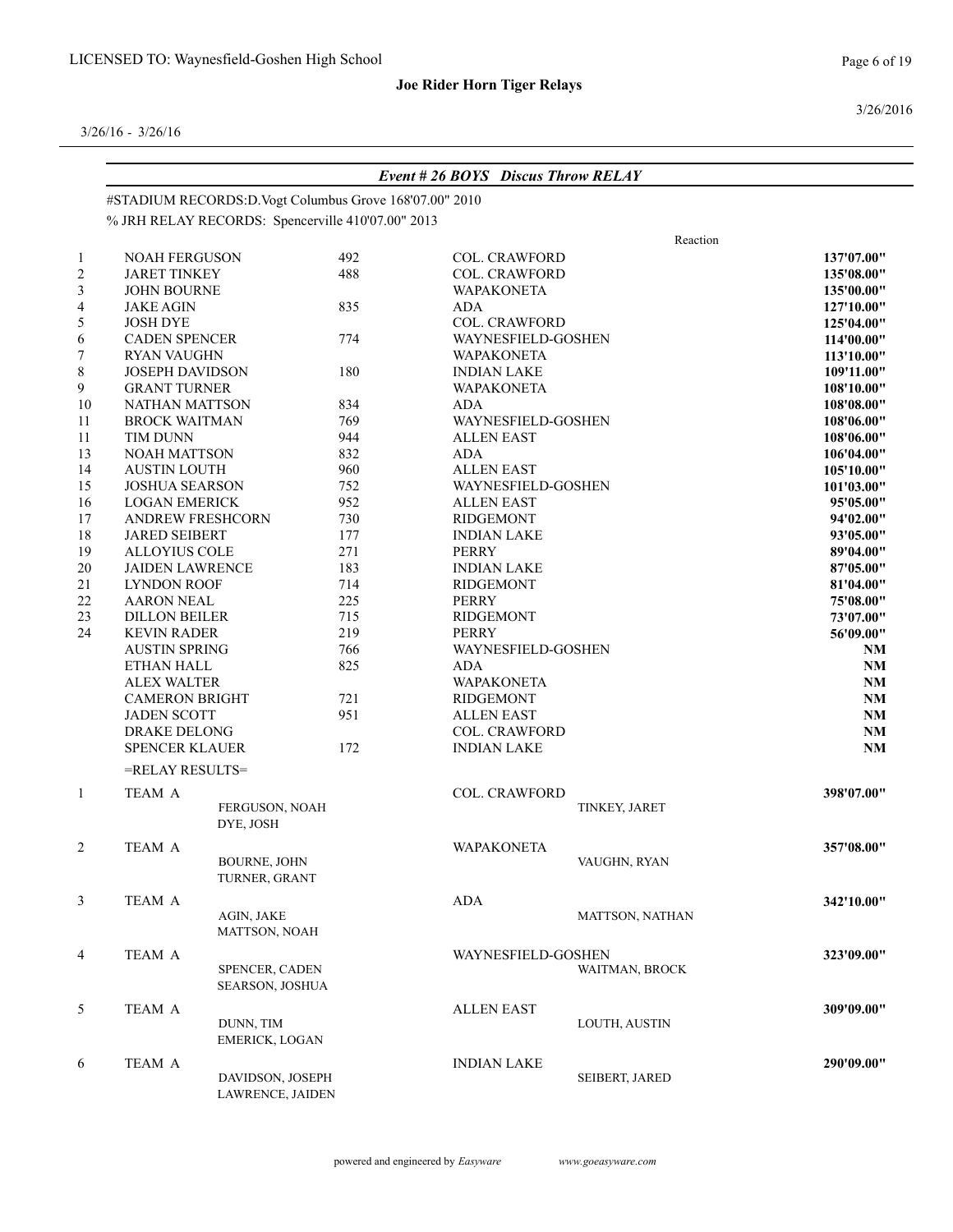Page 7 of 19

3/26/2016

|                | $3/26/16 - 3/26/16$                                |                                                    |     |                                  |                                |            |  |
|----------------|----------------------------------------------------|----------------------------------------------------|-----|----------------------------------|--------------------------------|------------|--|
| $\tau$         | TEAM A                                             | FRESHCORN, ANDREW<br><b>BEILER, DILLON</b>         |     | <b>RIDGEMONT</b>                 | ROOF, LYNDON                   | 249'01.00" |  |
| 8              | TEAM A                                             | COLE, ALLOYIUS<br>RADER, KEVIN                     |     | <b>PERRY</b>                     | NEAL, AARON                    | 221'09.00" |  |
|                |                                                    |                                                    |     | Event # 27 GIRLS High Jump RELAY |                                |            |  |
|                |                                                    | # STADIUM RECORDS: Dana Newell Carey 5'04.25" 2013 |     |                                  |                                |            |  |
|                |                                                    | % JRH RELAY RECORDS: Bluffton 10'04.00" 2008       |     |                                  |                                |            |  |
|                |                                                    |                                                    |     |                                  | Reaction                       |            |  |
| -1             | CARLEE MARSHALL                                    |                                                    | 852 | ADA                              |                                | 5'01.00"   |  |
| $\overline{c}$ | MICHAYLA BINKLEY                                   |                                                    | 469 | <b>WAPAKONETA</b>                |                                | 4'10.00"   |  |
| $\sqrt{2}$     | <b>CAITLIN HINDS</b>                               |                                                    | 716 | WAYNESFIELD-GOSHEN               |                                | 4'10.00"   |  |
| $\overline{c}$ | <b>CLAIRE BURTON</b>                               |                                                    | 458 | <b>WAPAKONETA</b>                |                                | 4'10.00"   |  |
| $\overline{c}$ | <b>SAM MUTCHLER</b>                                |                                                    | 413 | <b>COL. CRAWFORD</b>             |                                | 4'10.00"   |  |
| $\sqrt{6}$     | <b>MEGAN SHARP</b>                                 |                                                    | 426 | COL. CRAWFORD                    |                                | 4'08.00"   |  |
| 6              | <b>MEADOW CROMER</b>                               |                                                    | 741 | <b>RIDGEMONT</b>                 |                                | 4'08.00"   |  |
| $8\,$          | <b>AUDRA MEEKS</b><br>712                          |                                                    |     |                                  | WAYNESFIELD-GOSHEN<br>4'06.00" |            |  |
| 9              | 122<br><b>CAYLEE WURSTER</b><br><b>INDIAN LAKE</b> |                                                    |     |                                  |                                | 4'02.00"   |  |
| 9              | <b>EMMA POWERS</b>                                 |                                                    | 111 | <b>INDIAN LAKE</b>               |                                | 4'02.00"   |  |
| 9              | NYLA CANNON                                        |                                                    | 276 | <b>PERRY</b>                     |                                | 4'02.00"   |  |
| 9              | <b>JOURNEE ROEDER</b>                              |                                                    | 742 | <b>RIDGEMONT</b>                 |                                | 4'02.00"   |  |
| 9              | ANABEL ALEXANDER                                   |                                                    | 861 | ADA                              |                                | 4'02.00"   |  |
|                | OLIVIA AMSPAUGH                                    |                                                    | 112 | <b>INDIAN LAKE</b>               |                                | <b>NM</b>  |  |
|                | <b>REBEKALEE</b>                                   |                                                    | 475 | <b>WAPAKONETA</b>                |                                | NM         |  |
|                | <b>SHAYLEE MCGRATH</b>                             |                                                    | 748 | <b>RIDGEMONT</b>                 |                                | <b>NM</b>  |  |
|                | AUDRIA DURHAM                                      |                                                    | 703 | WAYNESFIELD-GOSHEN               |                                | NM         |  |
|                | <b>CEIRA PIEFER</b>                                |                                                    |     | <b>COL. CRAWFORD</b>             |                                | <b>NM</b>  |  |
|                | RACHEL WILDMAN                                     |                                                    | 867 | <b>ADA</b>                       |                                | NM         |  |
|                | =RELAY RESULTS=                                    |                                                    |     |                                  |                                |            |  |
| $\mathbf{1}$   | TEAM A                                             |                                                    |     | <b>WAPAKONETA</b>                |                                | 9'08.00"   |  |
|                |                                                    | <b>BURTON, CLAIRE</b>                              |     |                                  | BINKLEY, MICHAYLA              |            |  |
| 2              | TEAM A                                             |                                                    |     | COL. CRAWFORD                    |                                | 9'06.00"   |  |
|                |                                                    | MUTCHLER, SAM                                      |     |                                  | SHARP, MEGAN                   |            |  |
| 3              | TEAM A                                             |                                                    |     | WAYNESFIELD-GOSHEN               |                                | 9'04.00"   |  |
|                |                                                    | HINDS, CAITLIN                                     |     |                                  | <b>MEEKS, AUDRA</b>            |            |  |
| $\overline{4}$ | TEAM A                                             |                                                    |     | ADA                              |                                | 9'03.00"   |  |
|                |                                                    | MARSHALL, CARLEE                                   |     |                                  | ALEXANDER, ANABEL              |            |  |
| $\mathfrak{S}$ | TEAM A                                             |                                                    |     | <b>RIDGEMONT</b>                 |                                | 8'10.00"   |  |
|                |                                                    | <b>CROMER, MEADOW</b>                              |     |                                  | ROEDER, JOURNEE                |            |  |
| 6              | TEAM A                                             |                                                    |     | INDIAN LAKE                      |                                | 8'04.00"   |  |
|                |                                                    | POWERS, EMMA                                       |     |                                  | WURSTER, CAYLEE                |            |  |
| 7              | TEAM A                                             |                                                    |     | <b>PERRY</b>                     |                                | 4'02.00"   |  |
|                |                                                    | CANNON, NYLA                                       |     |                                  |                                |            |  |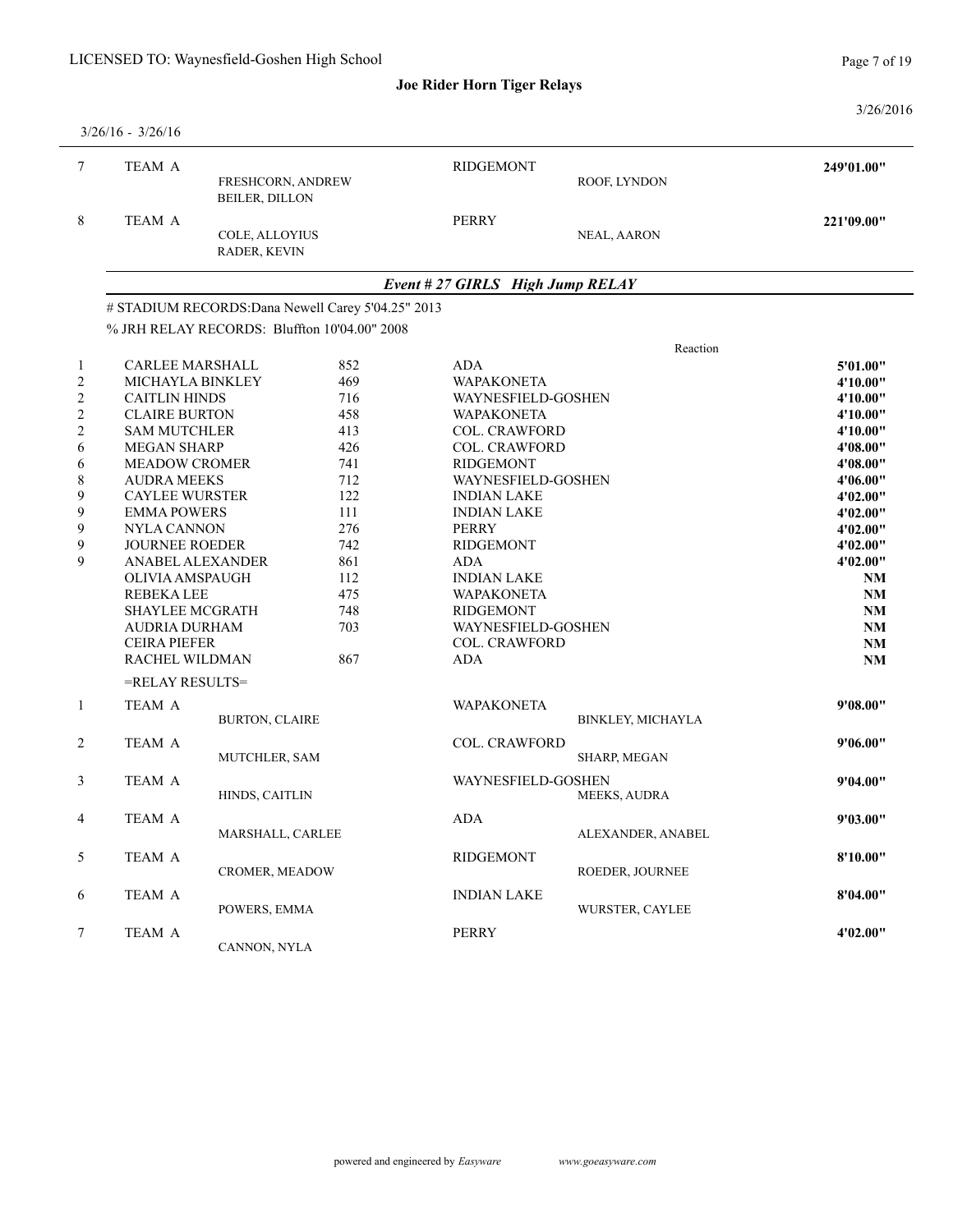Page 8 of 19

3/26/2016

|                | Event #28 BOYS High Jump RELAY<br># STADIUM RECORDS: Gray Horn WG 6'07.25" 2008 |                                        |     |                      |                             |           |  |  |  |
|----------------|---------------------------------------------------------------------------------|----------------------------------------|-----|----------------------|-----------------------------|-----------|--|--|--|
|                |                                                                                 |                                        |     |                      |                             |           |  |  |  |
|                |                                                                                 | % JRH RELAY RECORDS: WG 12'06.00" 2008 |     |                      |                             |           |  |  |  |
|                |                                                                                 |                                        |     |                      | Reaction                    |           |  |  |  |
|                | <b>DREW LAMENT</b>                                                              |                                        | 765 | WAYNESFIELD-GOSHEN   |                             | 6'02.00"  |  |  |  |
| $\overline{c}$ | <b>LEVI MARTIN</b>                                                              |                                        |     | <b>WAPAKONETA</b>    |                             | 6'00.00"  |  |  |  |
|                | <b>CALEB SMELCER</b>                                                            |                                        | 967 | <b>ALLEN EAST</b>    |                             | 6'00.00"  |  |  |  |
| 4              | <b>JUSTIN YOUNG</b>                                                             |                                        | 155 | <b>INDIAN LAKE</b>   |                             | 5'10.00"  |  |  |  |
| 4              | <b>CONNOR WHITAKER</b>                                                          |                                        | 741 | WAYNESFIELD-GOSHEN   |                             | 5'10.00"  |  |  |  |
| 4              | <b>CHRIS KLEMAN</b>                                                             |                                        | 964 | <b>ALLEN EAST</b>    |                             | 5'10.00"  |  |  |  |
| 4              | <b>BLAKE WILLEKE</b>                                                            |                                        | 811 | ADA                  |                             | 5'10.00"  |  |  |  |
| 8              | RILEY WORTHEN                                                                   |                                        |     | <b>WAPAKONETA</b>    |                             | 5'08.00"  |  |  |  |
| 8              | <b>OWEN KOCHER</b>                                                              |                                        | 475 | <b>COL. CRAWFORD</b> |                             | 5'08.00"  |  |  |  |
| $10\,$         | <b>HARLEY SHAUM</b>                                                             |                                        | 482 | <b>COL. CRAWFORD</b> |                             | 5'02.00"  |  |  |  |
| $10\,$         | TROY CARTER                                                                     |                                        | 178 | <b>INDIAN LAKE</b>   |                             |           |  |  |  |
| 12             | PHANON DAVIS                                                                    |                                        | 274 | PERRY                | 4'10.00"                    |           |  |  |  |
| 12             | ETHAN SHURELDS                                                                  |                                        |     | <b>PERRY</b>         |                             |           |  |  |  |
| 12             | <b>JACK CONRAD</b>                                                              |                                        | 813 | <b>ADA</b>           |                             |           |  |  |  |
|                | DYLAN TIMMERMAN                                                                 |                                        |     | <b>WAPAKONETA</b>    | WAYNESFIELD-GOSHEN          |           |  |  |  |
|                | <b>OUINN HUMES</b>                                                              |                                        | 762 |                      |                             |           |  |  |  |
|                | <b>HAYDEN BUTE</b>                                                              |                                        | 463 |                      | <b>COL. CRAWFORD</b><br>ADA |           |  |  |  |
|                | OWEN CONLEY                                                                     |                                        | 824 |                      |                             |           |  |  |  |
|                | <b>COLIN WAGNER</b>                                                             |                                        |     | <b>INDIAN LAKE</b>   |                             | NM        |  |  |  |
|                | =RELAY RESULTS=                                                                 |                                        |     |                      |                             |           |  |  |  |
| $\mathbf{1}$   | TEAM A                                                                          |                                        |     | WAYNESFIELD-GOSHEN   |                             | 12'00.00" |  |  |  |
|                |                                                                                 | LAMENT, DREW                           |     |                      | WHITAKER, CONNOR            |           |  |  |  |
| $\overline{c}$ | TEAM A                                                                          |                                        |     | <b>ALLEN EAST</b>    | 11'10.00"                   |           |  |  |  |
|                |                                                                                 | SMELCER, CALEB                         |     |                      | KLEMAN, CHRIS               |           |  |  |  |
| 3              | TEAM A                                                                          |                                        |     | <b>WAPAKONETA</b>    |                             | 11'08.00" |  |  |  |
|                |                                                                                 | MARTIN, LEVI                           |     |                      | WORTHEN, RILEY              |           |  |  |  |
|                |                                                                                 |                                        |     |                      |                             |           |  |  |  |
| 4              | TEAM A                                                                          | YOUNG, JUSTIN                          |     | <b>INDIAN LAKE</b>   | CARTER, TROY                | 11'00.00" |  |  |  |
|                |                                                                                 |                                        |     |                      |                             |           |  |  |  |
| 5              | TEAM A                                                                          |                                        |     | COL. CRAWFORD        |                             | 10'10.00" |  |  |  |
|                |                                                                                 | KOCHER, OWEN                           |     |                      | SHAUM, HARLEY               |           |  |  |  |
| 6              | TEAM A                                                                          |                                        |     | ADA                  |                             | 10'08.00" |  |  |  |
|                |                                                                                 | WILLEKE, BLAKE                         |     |                      | CONRAD, JACK                |           |  |  |  |
| 7              | TEAM A                                                                          |                                        |     | <b>PERRY</b>         |                             | 9'08.00"  |  |  |  |
|                |                                                                                 | SHURELDS, ETHAN                        |     |                      | DAVIS, PHANON               |           |  |  |  |
|                |                                                                                 |                                        |     |                      |                             |           |  |  |  |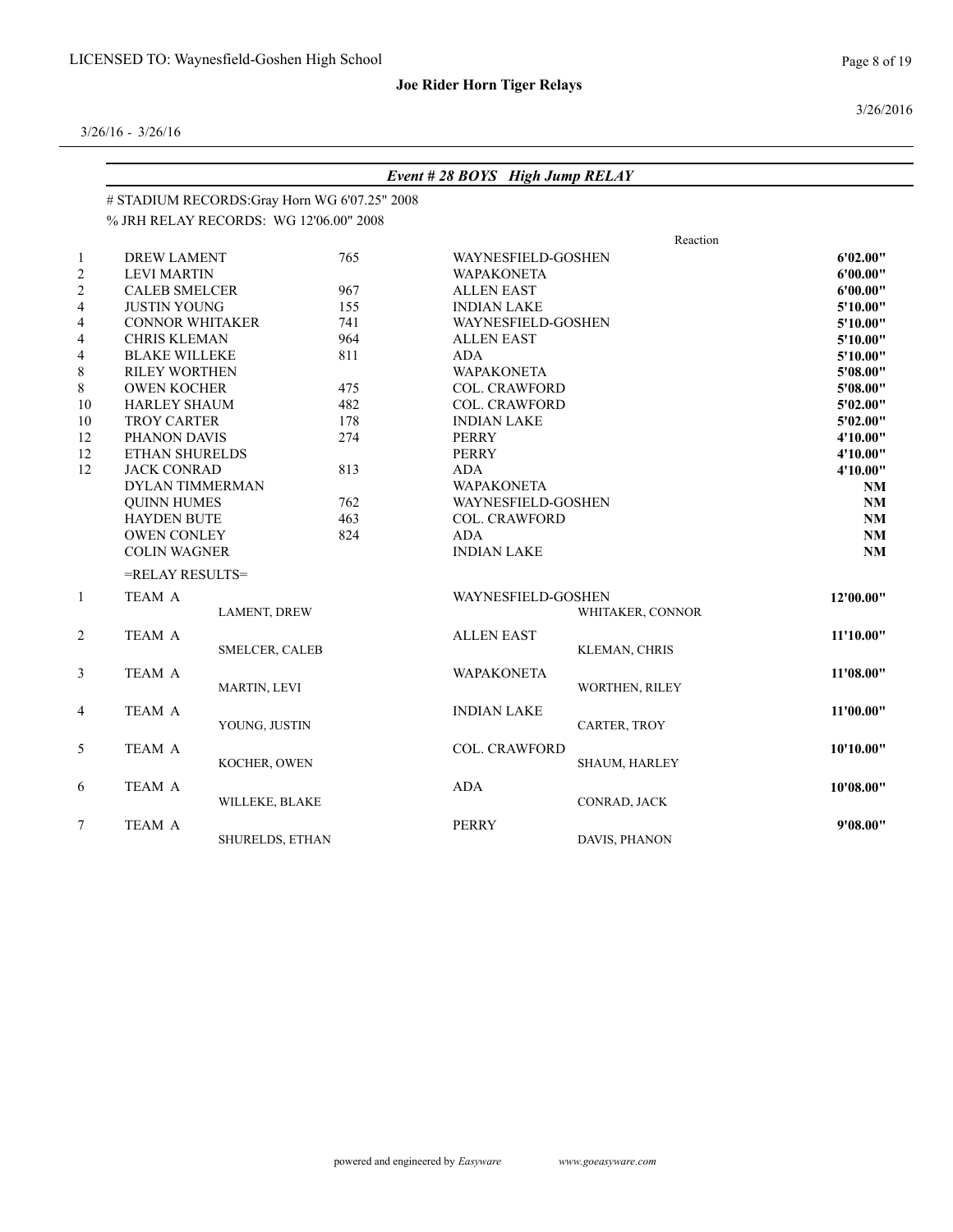3/26/2016

|                |                        |                                        |                                                     | <b>Event #29 GIRLS Long Jump RELAY</b> |                      |                        |
|----------------|------------------------|----------------------------------------|-----------------------------------------------------|----------------------------------------|----------------------|------------------------|
|                |                        |                                        | #STADIUM RECORDS:M.Bevington Parkway 17'00.25" 2008 |                                        |                      |                        |
|                |                        | % JRH RELAY RECORDS: WG 44'04.25" 2010 |                                                     |                                        |                      |                        |
|                |                        |                                        |                                                     |                                        | Reaction             |                        |
| 1              | <b>CARLEE MARSHALL</b> |                                        | 852                                                 | ADA                                    |                      | 15'10.00"              |
| $\overline{c}$ | SIDNEY RICHARDSON      |                                        | 743                                                 | <b>RIDGEMONT</b>                       |                      | 15'04.50"              |
|                | <b>SAM MUTCHLER</b>    |                                        | 413                                                 | <b>COL. CRAWFORD</b>                   |                      | 14'04.50"              |
| 4              | MORGAN NIEMEYER        |                                        | 925                                                 | <b>ALLEN EAST</b>                      |                      | 13'11.00"              |
| 5              | <b>CAITLIN HINDS</b>   |                                        | 716                                                 | WAYNESFIELD-GOSHEN                     |                      | 13'09.00"              |
| 6              | <b>JADE MEYER</b>      |                                        | 923                                                 | <b>ALLEN EAST</b>                      |                      | 13'08.00"              |
| 7              | <b>FAITH JENKINS</b>   |                                        | 746                                                 | <b>RIDGEMONT</b>                       |                      | 13'05.75"              |
| 8              | <b>ANNEY ARCHER</b>    |                                        | 860                                                 | ADA                                    |                      | 13'03.00"              |
| 9              | <b>CLAIRE EHMANN</b>   |                                        | 420                                                 | <b>COL. CRAWFORD</b>                   |                      | 13'01.00"              |
| $10\,$         | <b>GRACIE YOUNG</b>    |                                        | 928                                                 | <b>ALLEN EAST</b>                      |                      | 12'10.75"              |
| 11             | <b>HAILEY CALLAHAN</b> |                                        | 870                                                 | ADA                                    |                      | 12'03.50"              |
| 12             | <b>EMMA POWERS</b>     |                                        | 111                                                 | <b>INDIAN LAKE</b>                     |                      | 12'02.00"              |
| 13             | <b>SADIE MOSS</b>      |                                        | 428                                                 | <b>COL. CRAWFORD</b>                   |                      | 12'01.50"              |
| 14             | <b>EMILY MCKINNON</b>  |                                        | 710                                                 | WAYNESFIELD-GOSHEN                     |                      | 12'01.00"              |
| 15             | <b>CAITLEN KOCH</b>    |                                        | 711                                                 |                                        | WAYNESFIELD-GOSHEN   |                        |
| 16             | <b>NYLA CANNON</b>     |                                        | 276                                                 |                                        | PERRY                |                        |
| 17             | RACHEL STACKLIN        |                                        | 756                                                 | <b>RIDGEMONT</b>                       |                      | 10'08.75"<br>10'08.50" |
| 18             | <b>ASHTEN RICHARDS</b> |                                        | 138                                                 | <b>INDIAN LAKE</b>                     |                      | 10'04.00"              |
| 19             | <b>ABIGAIL CLAY</b>    |                                        | 109                                                 | <b>INDIAN LAKE</b>                     |                      | 9'09.25"               |
|                | <b>DESTINY WELLS</b>   |                                        | 762                                                 | <b>RIDGEMONT</b>                       |                      | <b>NM</b>              |
|                | <b>JONELL CASE</b>     |                                        | 708                                                 | WAYNESFIELD-GOSHEN                     |                      | <b>NM</b>              |
|                | <b>MORGAN COPPEL</b>   |                                        | 105                                                 | <b>INDIAN LAKE</b>                     |                      | NM                     |
|                | <b>SOFIA SILONE</b>    |                                        | 927                                                 | <b>ALLEN EAST</b>                      |                      | <b>NM</b>              |
|                | =RELAY RESULTS=        |                                        |                                                     |                                        |                      |                        |
|                |                        |                                        |                                                     |                                        |                      |                        |
| $\mathbf{1}$   | TEAM A                 | MARSHALL, CARLEE                       |                                                     | ADA                                    | <b>ARCHER, ANNEY</b> | 41'04.50"              |
|                |                        | CALLAHAN, HAILEY                       |                                                     |                                        |                      |                        |
|                |                        |                                        |                                                     |                                        |                      |                        |
| 2              | TEAM A                 |                                        |                                                     | <b>ALLEN EAST</b>                      |                      | 40'05.75"              |
|                |                        | NIEMEYER, MORGAN                       |                                                     |                                        | MEYER, JADE          |                        |
|                |                        | YOUNG, GRACIE                          |                                                     |                                        |                      |                        |
| 3              | TEAM A                 |                                        |                                                     | <b>COL. CRAWFORD</b>                   |                      | 39'07.00"              |
|                |                        | MUTCHLER, SAM                          |                                                     |                                        | EHMANN, CLAIRE       |                        |
|                |                        | MOSS, SADIE                            |                                                     |                                        |                      |                        |
| 4              | <b>TEAM A</b>          |                                        |                                                     | <b>RIDGEMONT</b>                       |                      | 39'06.75"              |
|                |                        | RICHARDSON, SIDNEY                     |                                                     |                                        | JENKINS, FAITH       |                        |
|                |                        | STACKLIN, RACHEL                       |                                                     |                                        |                      |                        |
|                |                        |                                        |                                                     |                                        |                      |                        |
| 5              | TEAM A                 |                                        |                                                     | WAYNESFIELD-GOSHEN                     |                      | 37'09.75"              |
|                |                        | HINDS, CAITLIN                         |                                                     |                                        | MCKINNON, EMILY      |                        |
|                |                        | KOCH, CAITLEN                          |                                                     |                                        |                      |                        |
| 6              | TEAM A                 |                                        |                                                     | <b>INDIAN LAKE</b>                     |                      | 32'03.25"              |
|                |                        | POWERS, EMMA                           |                                                     |                                        | RICHARDS, ASHTEN     |                        |
|                |                        | CLAY, ABIGAIL                          |                                                     |                                        |                      |                        |
| 7              | TEAM A                 |                                        |                                                     | PERRY                                  |                      | 10'08.75"              |
|                |                        | CANNON, NYLA                           |                                                     |                                        |                      |                        |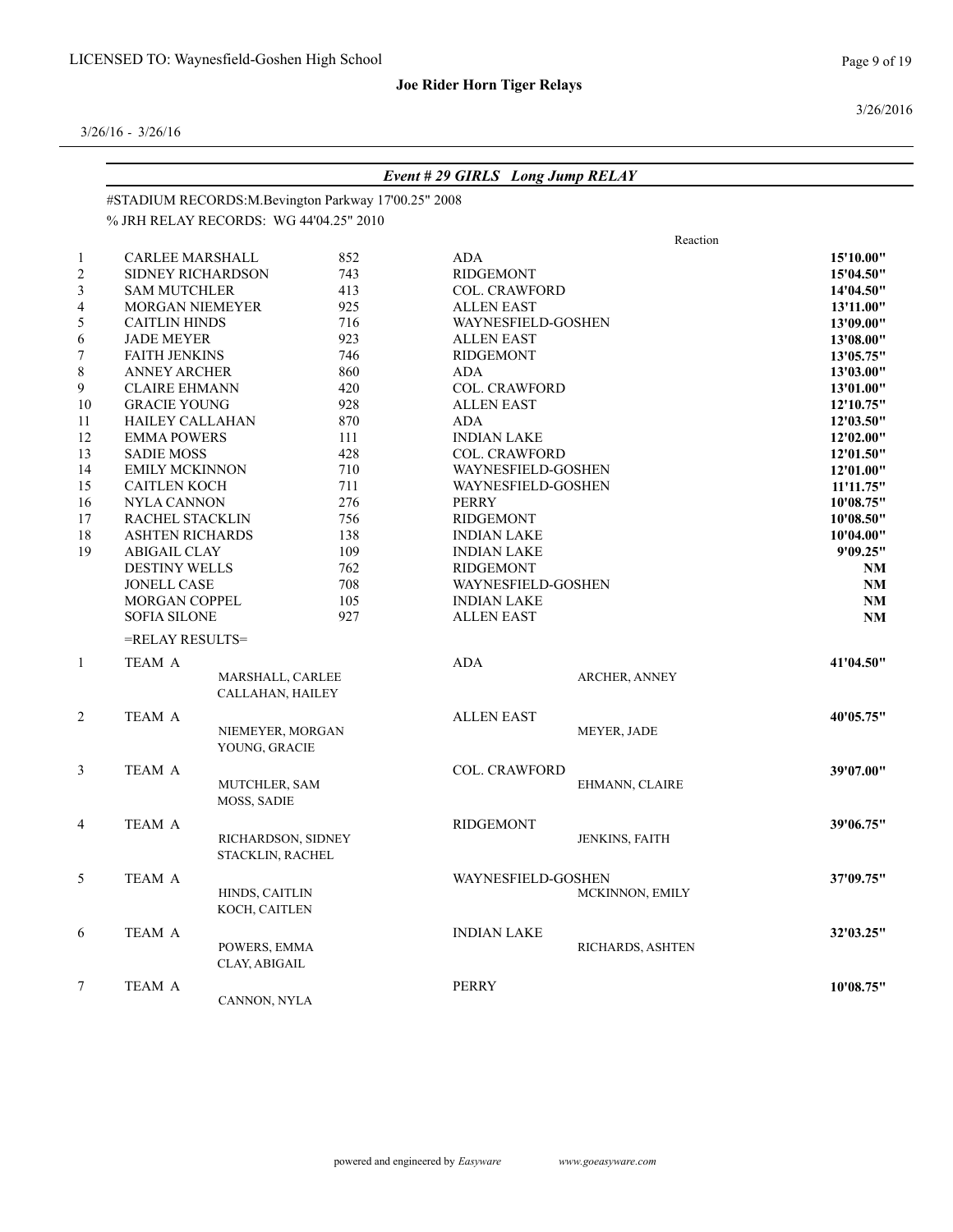3/26/2016

|                |                        |                                                |     | Event #30 BOYS Long Jump RELAY |                      |           |
|----------------|------------------------|------------------------------------------------|-----|--------------------------------|----------------------|-----------|
|                |                        | # STADIUM RECORDS:Gray Horn WG 21'06.50" 2007  |     |                                |                      |           |
|                |                        | % JRH RELAY RECORDS: Wapakoneta 56'03.75" 2012 |     |                                |                      |           |
|                |                        |                                                |     |                                | Reaction             |           |
| $\mathbf{1}$   | <b>CAMERON LAUCK</b>   |                                                |     | <b>WAPAKONETA</b>              |                      | 20'06.00" |
| $\overline{c}$ | <b>OWEN ADAMS</b>      |                                                | 460 | <b>COL. CRAWFORD</b>           |                      | 18'10.50" |
| $\overline{c}$ | CODY MUSSELMAN         |                                                | 965 | <b>ALLEN EAST</b>              |                      | 18'10.50" |
| 4              | <b>BLAKE WILLEKE</b>   |                                                | 811 | <b>ADA</b>                     |                      | 18'08.00" |
| 5              | <b>GABRIEL JAMES</b>   |                                                | 748 | WAYNESFIELD-GOSHEN             |                      | 18'04.50" |
| 5              | <b>NATE ELSASS</b>     |                                                |     | <b>WAPAKONETA</b>              |                      | 18'04.50" |
| $\tau$         | ETHAN SHURELDS         |                                                |     | <b>PERRY</b>                   |                      | 18'00.50" |
| 8              | <b>WANYA SMITH</b>     |                                                | 246 | PERRY                          |                      | 17'07.50" |
| 9              | <b>DYLAN KNISLEY</b>   |                                                | 464 | COL. CRAWFORD                  |                      | 17'06.00" |
| $10\,$         | <b>AARON DANNER</b>    |                                                | 750 | WAYNESFIELD-GOSHEN             |                      | 17'04.50" |
| 11             | <b>BRAD CLUM</b>       |                                                | 809 | ADA                            |                      | 17'03.00" |
| 12             | <b>LUCAS SHADE</b>     |                                                |     | <b>WAPAKONETA</b>              |                      | 17'02.00" |
| 13             | <b>COLE MERRITT</b>    |                                                |     | <b>INDIAN LAKE</b>             |                      | 17'00.50" |
| 14             | <b>TRENTON SPARKS</b>  |                                                | 712 | <b>RIDGEMONT</b>               |                      | 16'09.50" |
| 15             | <b>SHANE OVERLY</b>    |                                                | 202 | <b>PERRY</b>                   |                      | 16'09.00" |
| 16             | <b>BRANDON JAMES</b>   |                                                | 774 | WAYNESFIELD-GOSHEN             |                      | 16'08.50" |
| 17             | <b>HAYDEN BUTE</b>     |                                                | 463 | <b>COL. CRAWFORD</b>           |                      | 16'06.00" |
| 18             | <b>RYAN LESURE</b>     |                                                | 950 | <b>ALLEN EAST</b>              |                      | 16'05.00" |
| 19             | <b>CHANLER HUGHART</b> |                                                | 816 | <b>ADA</b>                     |                      | 16'04.50" |
| 20             | <b>AUSTIN BECK</b>     |                                                | 143 | <b>INDIAN LAKE</b>             |                      | 14'10.50" |
| 21             | <b>DYLAN SNIDER</b>    |                                                | 949 | <b>ALLEN EAST</b>              |                      | 14'08.00" |
| $22\,$         | <b>ADDISON WAGNER</b>  |                                                | 148 | <b>INDIAN LAKE</b>             | 14'07.00"            |           |
| 23             | <b>ISAAC DAVIS</b>     |                                                | 707 | <b>RIDGEMONT</b>               |                      | 14'05.50" |
|                | <b>KEVIN RADER</b>     |                                                | 219 | PERRY                          |                      | <b>NM</b> |
|                | <b>AUSTIN BOLENDER</b> |                                                | 942 | <b>ALLEN EAST</b>              |                      | NM        |
|                | <b>LUKE ROBY</b>       |                                                | 146 | <b>INDIAN LAKE</b>             |                      | <b>NM</b> |
|                | <b>JARROD DANNER</b>   |                                                | 758 | WAYNESFIELD-GOSHEN             |                      | <b>NM</b> |
|                | <b>LANDON EVANS</b>    |                                                | 805 | <b>ADA</b>                     |                      | NM        |
|                | ZACH CHAMBERS          |                                                |     | WAPAKONETA                     |                      | NM        |
|                | =RELAY RESULTS=        |                                                |     |                                |                      |           |
| $\mathbf{1}$   | TEAM A                 |                                                |     | <b>WAPAKONETA</b>              |                      | 56'00.50" |
|                |                        | LAUCK, CAMERON                                 |     |                                | <b>ELSASS, NATE</b>  |           |
|                |                        | SHADE, LUCAS                                   |     |                                |                      |           |
| $\overline{c}$ | TEAM A                 |                                                |     | <b>COL. CRAWFORD</b>           |                      | 52'10.50" |
|                |                        | ADAMS, OWEN                                    |     |                                | KNISLEY, DYLAN       |           |
|                |                        | <b>BUTE, HAYDEN</b>                            |     |                                |                      |           |
| 3              | TEAM A                 |                                                |     | WAYNESFIELD-GOSHEN             |                      | 52'05.50" |
|                |                        | <b>JAMES, GABRIEL</b>                          |     |                                | <b>DANNER, AARON</b> |           |
|                |                        | <b>JAMES, BRANDON</b>                          |     |                                |                      |           |
|                |                        |                                                |     |                                |                      |           |
| $\overline{4}$ | TEAM A                 | SHURELDS, ETHAN                                |     | PERRY                          | SMITH, WANYA         | 52'05.00" |
|                |                        | <b>OVERLY, SHANE</b>                           |     |                                |                      |           |
|                |                        |                                                |     |                                |                      |           |
| 5              | TEAM A                 |                                                |     | ADA                            |                      | 52'03.50" |
|                |                        | WILLEKE, BLAKE                                 |     |                                | CLUM, BRAD           |           |
|                |                        | HUGHART, CHANLER                               |     |                                |                      |           |
| 6              | TEAM A                 |                                                |     | <b>ALLEN EAST</b>              |                      | 49'11.50" |
|                |                        | MUSSELMAN, CODY                                |     |                                | LESURE, RYAN         |           |
|                |                        | SNIDER, DYLAN                                  |     |                                |                      |           |
| $\tau$         | TEAM A                 |                                                |     | <b>INDIAN LAKE</b>             |                      | 46'06.00" |
|                |                        | MERRITT, COLE                                  |     |                                | <b>BECK, AUSTIN</b>  |           |
|                |                        | WAGNER, ADDISON                                |     |                                |                      |           |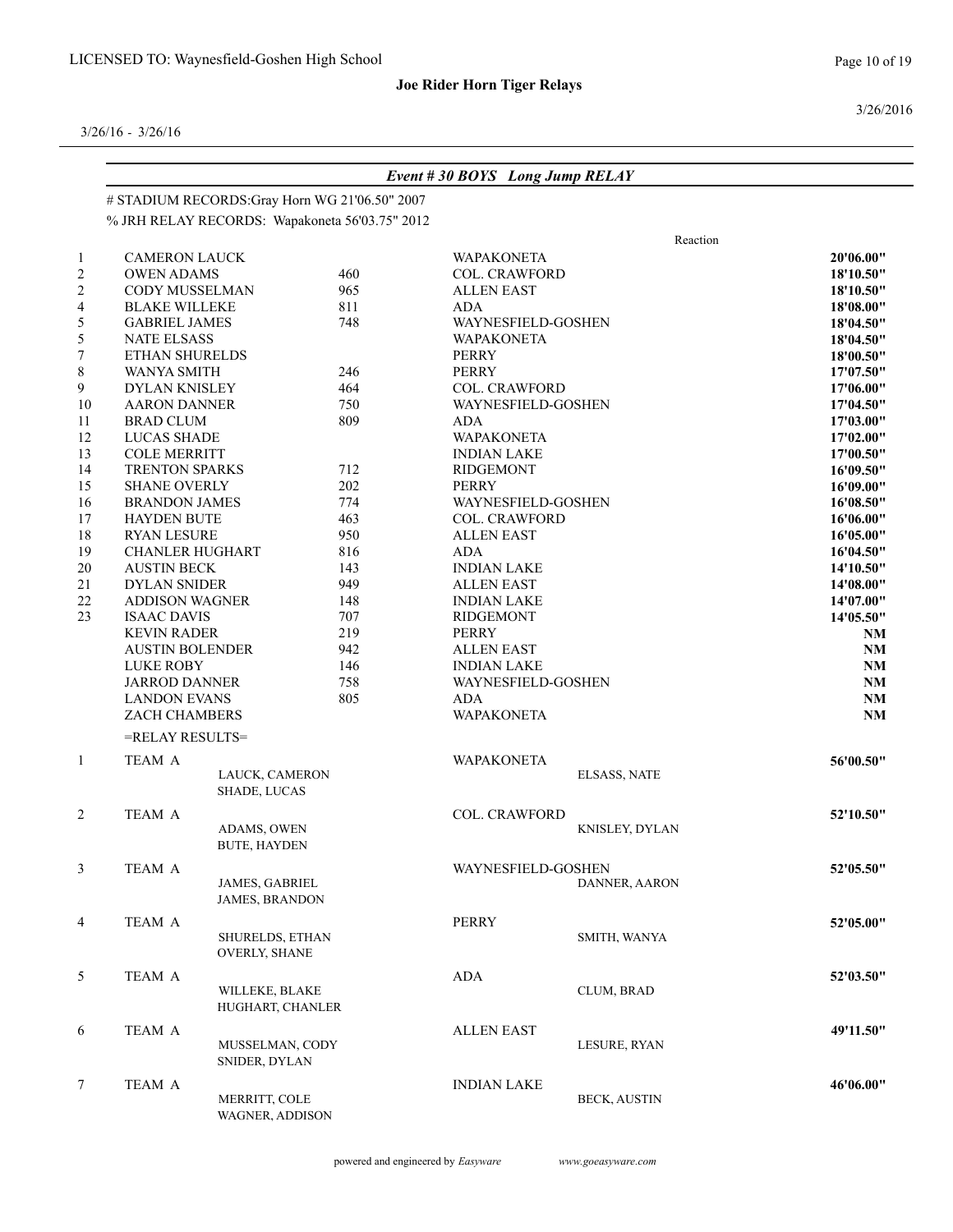Page 11 of 19

3/26/2016

| $3/26/16 - 3/26/16$ |  |
|---------------------|--|
|                     |  |

| 8                | TEAM A<br><b>SPARKS, TRENTON</b>       |                                                     | <b>RIDGEMONT</b><br>DAVIS, ISAAC |                                          | 31'03.00"             |           |  |  |
|------------------|----------------------------------------|-----------------------------------------------------|----------------------------------|------------------------------------------|-----------------------|-----------|--|--|
|                  |                                        | Event # 31 GIRLS Shot Put RELAY                     |                                  |                                          |                       |           |  |  |
|                  |                                        | #STADIUM RECORDS:O.Cummings Fairlawn 43'11.25" 2013 |                                  |                                          |                       |           |  |  |
|                  |                                        | % JRH RELAY RECORDS: WG 92'06.50" 2008              |                                  |                                          |                       |           |  |  |
|                  |                                        |                                                     |                                  |                                          | Reaction              |           |  |  |
| $\mathbf{1}$     | <b>LAUREN CRIBLEZ</b>                  |                                                     | 919                              | <b>ALLEN EAST</b>                        |                       | 31'10.75" |  |  |
| $\overline{c}$   | <b>JULIA MILLIRANS</b>                 |                                                     | 730                              | WAYNESFIELD-GOSHEN                       |                       | 31'05.25" |  |  |
| $\mathfrak{Z}$   | <b>CAITLIN SHUEY</b>                   |                                                     | 920                              | <b>ALLEN EAST</b>                        |                       | 29'10.00" |  |  |
| $\overline{4}$   | E' NAUTICA CROCKETT                    |                                                     | 275                              | <b>PERRY</b>                             |                       | 29'00.00" |  |  |
| $\sqrt{5}$       | <b>CARLI FOGLE</b>                     |                                                     | 433                              | <b>COL. CRAWFORD</b>                     |                       | 28'09.50" |  |  |
| 6                | <b>EMILY KLOPFENSTEIN</b>              |                                                     | 486                              | <b>WAPAKONETA</b>                        |                       | 28'05.25" |  |  |
| $\boldsymbol{7}$ | <b>DREA HENSLEY</b>                    |                                                     | 917                              | <b>ALLEN EAST</b>                        |                       | 27'02.50" |  |  |
| $8\,$            | KATIE KLOPFENSTEIN                     |                                                     | 409                              | <b>WAPAKONETA</b>                        |                       | 26'10.25" |  |  |
| 9                | SAVANNA SPENCER                        |                                                     | 731                              | WAYNESFIELD-GOSHEN                       |                       | 26'03.50" |  |  |
| 10               | KAYIE EVERSOLE                         |                                                     | 763                              | <b>RIDGEMONT</b>                         |                       | 25'07.00" |  |  |
| 10               | <b>JULLIANE GREG</b>                   |                                                     | 431                              | COL. CRAWFORD                            |                       | 25'07.00" |  |  |
| 12               | <b>ABBY DEITERING</b>                  |                                                     | 417                              | WAPAKONETA                               |                       | 25'00.50" |  |  |
| 13               | <b>KATIE JONES</b>                     |                                                     | 434                              | <b>COL. CRAWFORD</b>                     |                       | 24'05.75" |  |  |
| 14               | <b>TAYLOR HOFFER</b>                   |                                                     | 884                              | ADA                                      |                       | 23'03.00" |  |  |
| 15               | <b>KYLI LAUSE</b>                      |                                                     | 873                              | <b>ADA</b>                               |                       | 22'10.50" |  |  |
| 16               | NICOLE WERLING                         |                                                     | 729                              | WAYNESFIELD-GOSHEN                       |                       | 21'10.50" |  |  |
| 17               | <b>KENZIE COX</b>                      |                                                     | 278                              | PERRY                                    |                       | 21'04.75" |  |  |
| 18               | AVERY MENDENHALL                       |                                                     | 752                              | <b>RIDGEMONT</b>                         |                       | 19'10.50" |  |  |
| 19               | <b>ZOE KLINGLER</b>                    |                                                     | 882                              | ADA                                      |                       | 18'11.50" |  |  |
|                  | T.T. HALL                              |                                                     |                                  | <b>PERRY</b>                             |                       | <b>NM</b> |  |  |
|                  | PIERCE KRASSOW<br><b>CASSIDY KNAPP</b> |                                                     | 432<br>750                       | <b>COL. CRAWFORD</b><br><b>RIDGEMONT</b> |                       | NM<br>NM  |  |  |
|                  | <b>REMI HAMPTON</b>                    |                                                     | 918                              | <b>ALLEN EAST</b>                        |                       | NM        |  |  |
|                  | <b>EMILY SCHROEDER</b>                 |                                                     | 414                              | <b>WAPAKONETA</b>                        |                       | NM        |  |  |
|                  | <b>GRACE NELSON</b>                    |                                                     | 885                              | ADA                                      |                       | NM        |  |  |
|                  | PRISCILLA HOWLAND                      |                                                     | 753                              | <b>RIDGEMONT</b>                         |                       | NM        |  |  |
|                  | =RELAY RESULTS=                        |                                                     |                                  |                                          |                       |           |  |  |
|                  |                                        |                                                     |                                  |                                          |                       |           |  |  |
| $\mathbf{1}$     | TEAM A                                 | CRIBLEZ, LAUREN                                     |                                  | <b>ALLEN EAST</b>                        | <b>SHUEY, CAITLIN</b> | 88'11.25" |  |  |
|                  |                                        | HENSLEY, DREA                                       |                                  |                                          |                       |           |  |  |
| 2                | TEAM A                                 |                                                     |                                  | <b>WAPAKONETA</b>                        |                       | 80'04.00" |  |  |
|                  |                                        | KLOPFENSTEIN, EMILY                                 |                                  |                                          | KLOPFENSTEIN, KATIE   |           |  |  |
|                  |                                        | DEITERING, ABBY                                     |                                  |                                          |                       |           |  |  |
| 3                | TEAM A                                 |                                                     |                                  | WAYNESFIELD-GOSHEN                       |                       | 79'07.25" |  |  |
|                  |                                        | MILLIRANS, JULIA                                    |                                  |                                          | SPENCER, SAVANNA      |           |  |  |
|                  |                                        | <b>WERLING, NICOLE</b>                              |                                  |                                          |                       |           |  |  |
| $\overline{4}$   | TEAM A                                 |                                                     |                                  | <b>COL. CRAWFORD</b>                     |                       | 78'10.25" |  |  |
|                  |                                        | FOGLE, CARLI                                        |                                  |                                          | <b>GREG, JULLIANE</b> |           |  |  |
|                  |                                        | JONES, KATIE                                        |                                  |                                          |                       |           |  |  |
| 5                | TEAM A                                 |                                                     |                                  | ADA                                      |                       | 65'01.00" |  |  |
|                  |                                        | HOFFER, TAYLOR                                      |                                  |                                          | LAUSE, KYLI           |           |  |  |
|                  |                                        | KLINGLER, ZOE                                       |                                  |                                          |                       |           |  |  |
| 6                | TEAM A                                 |                                                     |                                  | PERRY                                    |                       | 50'04.75" |  |  |
|                  |                                        | CROCKETT, E' NAUTICA                                |                                  |                                          | COX, KENZIE           |           |  |  |
|                  | TEAM A                                 |                                                     |                                  | <b>RIDGEMONT</b>                         |                       | 45'05.50" |  |  |
| 7                |                                        | EVERSOLE, KAYIE                                     |                                  |                                          | MENDENHALL, AVERY     |           |  |  |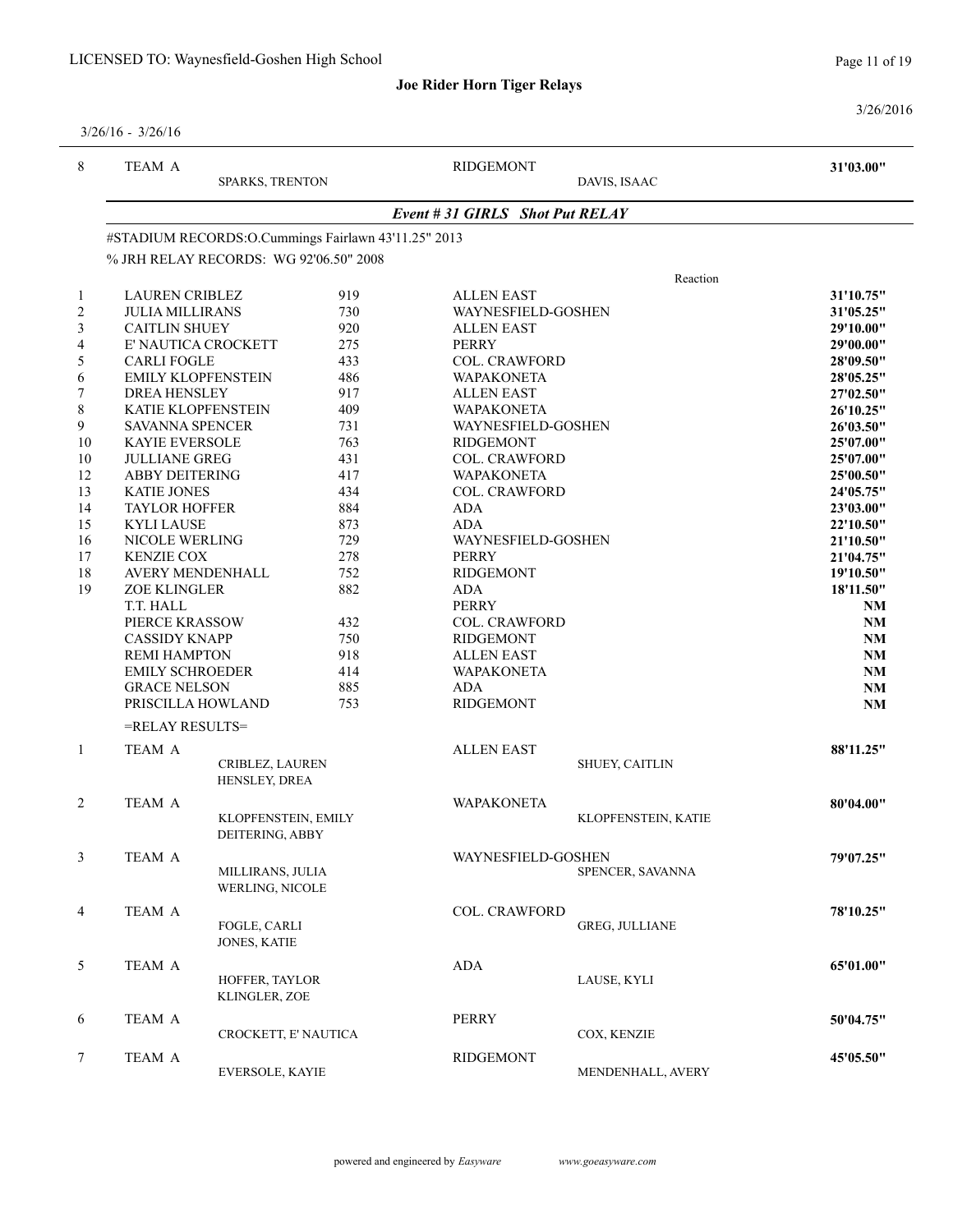3/26/2016

|                |                         |                                                            |     | Event #32 BOYS Shot Put RELAY |                      |            |
|----------------|-------------------------|------------------------------------------------------------|-----|-------------------------------|----------------------|------------|
|                |                         | #STADIUM RECORDS: J. Wilson Hardin Northern 55'05.25" 2006 |     |                               |                      |            |
|                |                         | % JRH RELAY RECORDS: WG 129'11.00" 2013                    |     |                               |                      |            |
|                |                         |                                                            |     |                               | Reaction             |            |
| $\mathbf{1}$   | <b>NOAH FERGUSON</b>    |                                                            | 492 | <b>COL. CRAWFORD</b>          |                      | 45'03.75"  |
| $\overline{c}$ | <b>JOSEPH DAVIDSON</b>  |                                                            | 180 | <b>INDIAN LAKE</b>            |                      | 43'03.75"  |
| 3              | <b>RYAN VAUGHN</b>      |                                                            |     | <b>WAPAKONETA</b>             |                      | 41'01.25"  |
| $\overline{4}$ | <b>JAKE AGIN</b>        |                                                            | 835 | ADA                           |                      | 40'08.00"  |
| 5              | <b>JOSH DYE</b>         |                                                            |     | <b>COL. CRAWFORD</b>          |                      | 40'06.50"  |
| 6              | <b>DAVID STEWART</b>    |                                                            |     | <b>WAPAKONETA</b>             |                      | 39'01.00"  |
| 7              | <b>DAVID SKIPWORTH</b>  |                                                            | 262 | PERRY                         |                      | 38'00.00"  |
| 8              | <b>AUSTIN LOUTH</b>     |                                                            | 960 | <b>ALLEN EAST</b>             |                      | 37'11.25"  |
| 9              | <b>BROCK WAITMAN</b>    |                                                            | 769 | WAYNESFIELD-GOSHEN            |                      | 37'09.00"  |
| 10             | <b>JARET TINKEY</b>     |                                                            | 488 | <b>COL. CRAWFORD</b>          |                      | 37'07.50"  |
| 11             | <b>NOAH MATTSON</b>     |                                                            | 832 | ADA                           |                      | 36'04.25"  |
| 12             | <b>DUSTIN KLENKE</b>    |                                                            | 766 | WAYNESFIELD-GOSHEN            |                      | 36'03.50"  |
| 13             | <b>LOGAN SCHICK</b>     |                                                            | 953 | <b>ALLEN EAST</b>             |                      | 35'00.00"  |
| 14             | <b>LOGAN EMERICK</b>    |                                                            | 952 | <b>ALLEN EAST</b>             |                      | 34'04.75"  |
| 15             | <b>ADAM WALTER</b>      |                                                            |     | <b>WAPAKONETA</b>             |                      | 33'06.50"  |
| 16             | <b>NATHAN MATTSON</b>   |                                                            | 834 | <b>ADA</b>                    |                      | 32'04.50"  |
| 17             | <b>JUSTIN AGNEW</b>     |                                                            | 779 | WAYNESFIELD-GOSHEN            |                      | 31'01.25"  |
| 18             | <b>JARED SEIBERT</b>    |                                                            | 177 | <b>INDIAN LAKE</b>            |                      | 30'11.00"  |
| 19             | <b>ANDREW FRESHCORN</b> |                                                            | 730 | <b>RIDGEMONT</b>              |                      | 30'08.25"  |
| 20             | <b>JAIDEN LAWRENCE</b>  |                                                            | 183 | <b>INDIAN LAKE</b>            |                      | 29'01.50"  |
| 21             | EVAN MCDONNELL          |                                                            |     | <b>PERRY</b>                  |                      | 26'09.50"  |
| $22\,$         | <b>CAMERON BRIGHT</b>   |                                                            | 721 | <b>RIDGEMONT</b>              |                      | 25'11.25"  |
| 23             | <b>COLIN FRESHCORN</b>  |                                                            | 717 | <b>RIDGEMONT</b>              |                      | 25'06.75"  |
| 24             | <b>AARON NEAL</b>       |                                                            | 225 | <b>PERRY</b>                  |                      | 21'06.00"  |
|                | <b>OWEN CONLEY</b>      |                                                            | 824 | <b>ADA</b>                    | NM                   |            |
|                |                         | <b>MATTHEW SATTERFIELD</b>                                 |     | <b>PERRY</b>                  |                      | <b>NM</b>  |
|                | <b>SPENCER KLAUER</b>   |                                                            | 172 | <b>INDIAN LAKE</b>            |                      | NM         |
|                | <b>DRAKE DELONG</b>     |                                                            |     | <b>COL. CRAWFORD</b>          |                      | NM         |
|                | <b>JOHN BOURNE</b>      |                                                            |     | <b>WAPAKONETA</b>             |                      | NM         |
|                | <b>CADEN SPENCER</b>    |                                                            | 774 | WAYNESFIELD-GOSHEN            |                      | NM         |
|                | <b>DILLON BEILER</b>    |                                                            | 715 | <b>RIDGEMONT</b>              |                      | NM         |
|                | <b>JONAH MEYER</b>      |                                                            | 954 | <b>ALLEN EAST</b>             |                      | NM         |
|                |                         |                                                            |     |                               |                      |            |
|                | =RELAY RESULTS=         |                                                            |     |                               |                      |            |
| $\mathbf{1}$   | <b>TEAM A</b>           |                                                            |     | <b>COL. CRAWFORD</b>          |                      | 123'05.75" |
|                |                         | FERGUSON, NOAH                                             |     |                               | DYE, JOSH            |            |
|                |                         | TINKEY, JARET                                              |     |                               |                      |            |
| $\overline{c}$ | TEAM A                  |                                                            |     | <b>WAPAKONETA</b>             |                      | 113'08.75" |
|                |                         | VAUGHN, RYAN                                               |     |                               | STEWART, DAVID       |            |
|                |                         | WALTER, ADAM                                               |     |                               |                      |            |
| $\mathfrak{Z}$ | TEAM A                  |                                                            |     | ADA                           |                      | 109'04.75" |
|                |                         | AGIN, JAKE                                                 |     |                               | <b>MATTSON, NOAH</b> |            |
|                |                         | MATTSON, NATHAN                                            |     |                               |                      |            |
|                | TEAM A                  |                                                            |     |                               |                      |            |
| 4              |                         | LOUTH, AUSTIN                                              |     | <b>ALLEN EAST</b>             | <b>SCHICK, LOGAN</b> | 107'04.00" |
|                |                         | <b>EMERICK, LOGAN</b>                                      |     |                               |                      |            |
|                |                         |                                                            |     |                               |                      |            |
| 5              | TEAM A                  |                                                            |     | WAYNESFIELD-GOSHEN            |                      | 105'01.75" |
|                |                         | WAITMAN, BROCK                                             |     |                               | KLENKE, DUSTIN       |            |
|                |                         | <b>AGNEW, JUSTIN</b>                                       |     |                               |                      |            |
| 6              | TEAM A                  |                                                            |     | <b>INDIAN LAKE</b>            |                      | 103'04.25" |
|                |                         | DAVIDSON, JOSEPH                                           |     |                               | SEIBERT, JARED       |            |
|                |                         | LAWRENCE, JAIDEN                                           |     |                               |                      |            |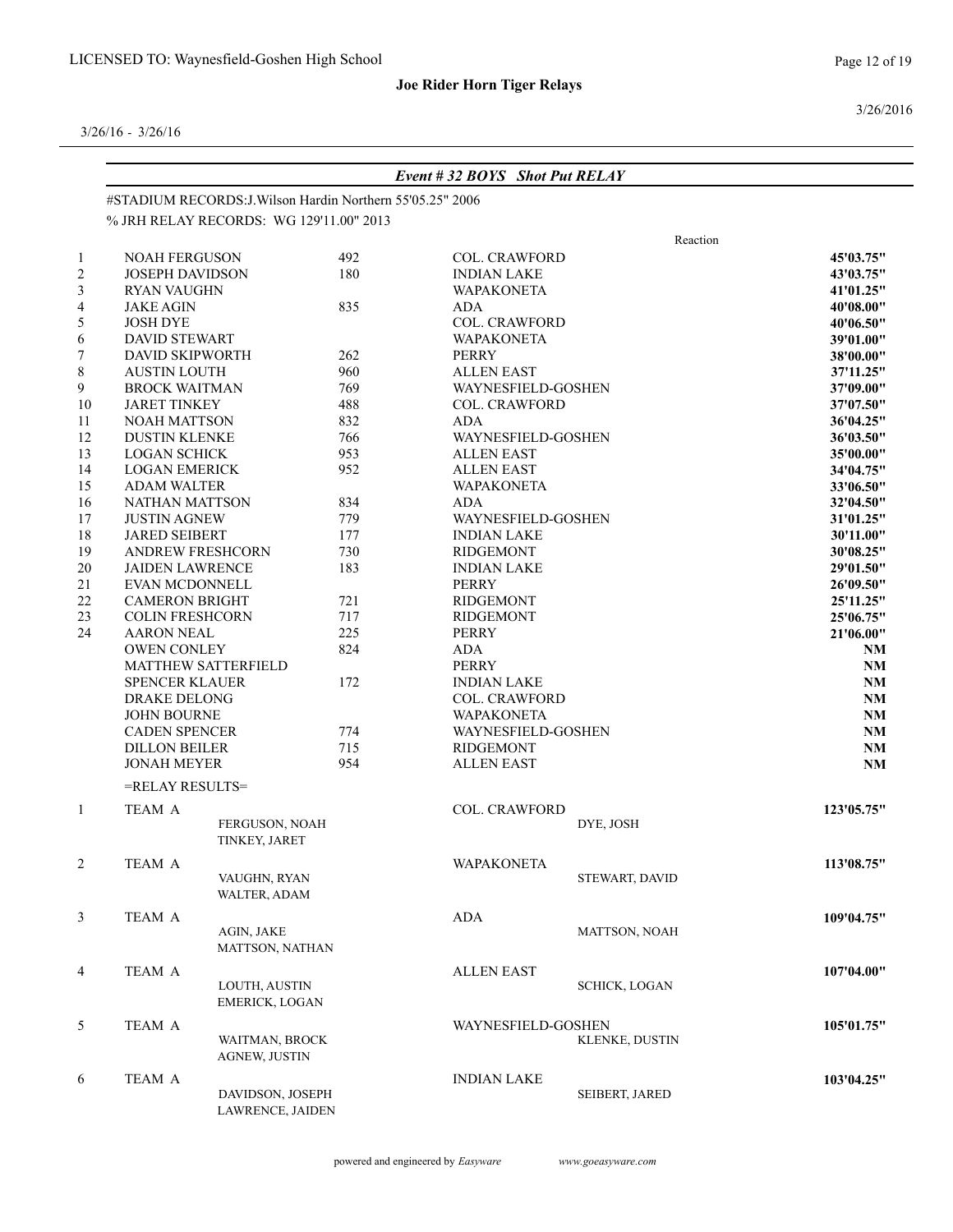3/26/2016

|                                                                                                      | $3/26/16 - 3/26/16$                                                                                                                                                                                                                                                                                                                        |                                                  |                                                                                                |                                                                                                                                                                                                                                                                                         |                        |                                                                                                                                    |
|------------------------------------------------------------------------------------------------------|--------------------------------------------------------------------------------------------------------------------------------------------------------------------------------------------------------------------------------------------------------------------------------------------------------------------------------------------|--------------------------------------------------|------------------------------------------------------------------------------------------------|-----------------------------------------------------------------------------------------------------------------------------------------------------------------------------------------------------------------------------------------------------------------------------------------|------------------------|------------------------------------------------------------------------------------------------------------------------------------|
| $7\overline{ }$                                                                                      | <b>TEAM A</b>                                                                                                                                                                                                                                                                                                                              | SKIPWORTH, DAVID<br>NEAL, AARON                  |                                                                                                | <b>PERRY</b>                                                                                                                                                                                                                                                                            | MCDONNELL, EVAN        | 86'03.50"                                                                                                                          |
| 8                                                                                                    | TEAM A                                                                                                                                                                                                                                                                                                                                     | FRESHCORN, ANDREW<br>FRESHCORN, COLIN            |                                                                                                | <b>RIDGEMONT</b>                                                                                                                                                                                                                                                                        | <b>BRIGHT, CAMERON</b> | 82'02.25"                                                                                                                          |
|                                                                                                      |                                                                                                                                                                                                                                                                                                                                            |                                                  |                                                                                                | Event #33 GIRLS Pole Vault RELAY                                                                                                                                                                                                                                                        |                        |                                                                                                                                    |
|                                                                                                      |                                                                                                                                                                                                                                                                                                                                            | # STADIUM RECORDS: Morgan Horn WG 11'08.00" 2012 |                                                                                                |                                                                                                                                                                                                                                                                                         |                        |                                                                                                                                    |
|                                                                                                      |                                                                                                                                                                                                                                                                                                                                            | % JRH RELAY RECORDS: WG 17'06.00" 2012           |                                                                                                |                                                                                                                                                                                                                                                                                         |                        |                                                                                                                                    |
|                                                                                                      |                                                                                                                                                                                                                                                                                                                                            |                                                  |                                                                                                |                                                                                                                                                                                                                                                                                         | Reaction               |                                                                                                                                    |
| $\mathbf{1}$<br>$\overline{c}$<br>$\overline{\mathbf{3}}$<br>$\mathfrak{Z}$<br>5<br>6<br>$\tau$<br>8 | <b>SIDNEY SUTTON</b><br><b>CALLIE RUFFENER</b><br><b>MEADOW CROMER</b><br><b>SARAH PEREZ</b><br><b>MORGAN NIEMEYER</b><br><b>SAMANTHA SUTTON</b><br><b>AMELIA WERNER</b><br><b>HAELEY HEFNER</b><br>MICHENER KELSEA<br><b>EMMA KENTNER</b><br><b>LIBBIE MILKS</b><br><b>OLIVIA ENNIS</b><br><b>HALEY LAUGHBAUM</b><br><b>KINSEY HELSER</b> |                                                  | 448<br>408<br>741<br>927<br>925<br>440<br>701<br>706<br>429<br>476<br>866<br>875<br>414<br>908 | <b>WAPAKONETA</b><br>COL. CRAWFORD<br><b>RIDGEMONT</b><br><b>ALLEN EAST</b><br><b>ALLEN EAST</b><br><b>WAPAKONETA</b><br>WAYNESFIELD-GOSHEN<br>WAYNESFIELD-GOSHEN<br><b>COL. CRAWFORD</b><br><b>WAPAKONETA</b><br><b>ADA</b><br><b>ADA</b><br><b>COL. CRAWFORD</b><br><b>ALLEN EAST</b> |                        | 11'07.00"<br>11'00.00"<br>9'06.00"<br>9'06.00"<br>9'00.00"<br>8'00.00"<br>7'00.00"<br>6'00.00"<br>NM<br>NM<br>NM<br>NM<br>NM<br>NM |
| $\mathbf{1}$                                                                                         | =RELAY RESULTS=<br>TEAM A                                                                                                                                                                                                                                                                                                                  |                                                  |                                                                                                | <b>WAPAKONETA</b>                                                                                                                                                                                                                                                                       |                        | 19'07.00"                                                                                                                          |
|                                                                                                      |                                                                                                                                                                                                                                                                                                                                            | <b>SUTTON, SIDNEY</b>                            |                                                                                                |                                                                                                                                                                                                                                                                                         | SUTTON, SAMANTHA       |                                                                                                                                    |
| $\overline{c}$                                                                                       | TEAM A                                                                                                                                                                                                                                                                                                                                     | PEREZ, SARAH                                     |                                                                                                | <b>ALLEN EAST</b>                                                                                                                                                                                                                                                                       | NIEMEYER, MORGAN       | 18'06.00"                                                                                                                          |
| 3                                                                                                    | <b>TEAM A</b>                                                                                                                                                                                                                                                                                                                              | WERNER, AMELIA                                   |                                                                                                | WAYNESFIELD-GOSHEN                                                                                                                                                                                                                                                                      | HEFNER, HAELEY         | 13'00.00"                                                                                                                          |
| 4                                                                                                    | <b>TEAM A</b>                                                                                                                                                                                                                                                                                                                              | RUFFENER, CALLIE                                 |                                                                                                | <b>COL. CRAWFORD</b>                                                                                                                                                                                                                                                                    |                        | 11'00.00"                                                                                                                          |
| 5                                                                                                    | TEAM A                                                                                                                                                                                                                                                                                                                                     | <b>CROMER, MEADOW</b>                            |                                                                                                | <b>RIDGEMONT</b>                                                                                                                                                                                                                                                                        |                        | 9'06.00"                                                                                                                           |
|                                                                                                      |                                                                                                                                                                                                                                                                                                                                            |                                                  |                                                                                                |                                                                                                                                                                                                                                                                                         |                        |                                                                                                                                    |

### *Event # 34 BOYS Pole Vault RELAY*

| #STADIUM RECORDS: H. Nickles Columbus Grove 15'06.00" 2008 |  |
|------------------------------------------------------------|--|
| % JRH RELAY RECORDS: WG 22'00.00" 2008/2013                |  |

|                |                          |     | Reaction             |           |
|----------------|--------------------------|-----|----------------------|-----------|
|                | <b>JOSHUA SEARSON</b>    | 752 | WAYNESFIELD-GOSHEN   | 12'00.00" |
| $\overline{2}$ | <b>CHRIS REICHENBACH</b> |     | <b>WAPAKONETA</b>    | 11'00.00" |
| $\overline{2}$ | <b>BRANDON HENDERSON</b> | 154 | <b>INDIAN LAKE</b>   | 11'00.00" |
| 4              | <b>KALEB LANDIN</b>      | 450 | <b>COL. CRAWFORD</b> | 10'00.00" |
| 5              | JUSTIN YOUNG             | 155 | <b>INDIAN LAKE</b>   | 9'00.00"  |
|                | <b>ZAC EASTMAN</b>       |     | <b>WAPAKONETA</b>    | <b>NM</b> |
|                | <b>DAWSON CARMEAN</b>    | 749 | WAYNESFIELD-GOSHEN   | NM        |
|                | DREW LAMENT              | 765 | WAYNESFIELD-GOSHEN   | NM        |
|                | <b>ZANE BOWERMAN</b>     | 947 | <b>ALLEN EAST</b>    | NM        |
|                | LOGAN EMERICK            | 952 | <b>ALLEN EAST</b>    | <b>NM</b> |
|                | <b>ZACK MORTIZ</b>       | 481 | COL. CRAWFORD        | <b>NM</b> |
|                | <b>SILAS DAVIS</b>       | 188 | <b>INDIAN LAKE</b>   | <b>NM</b> |
|                | LOGAN HAUENSTEIN         | 255 | PERRY                | NM        |
|                |                          |     |                      |           |

=RELAY RESULTS=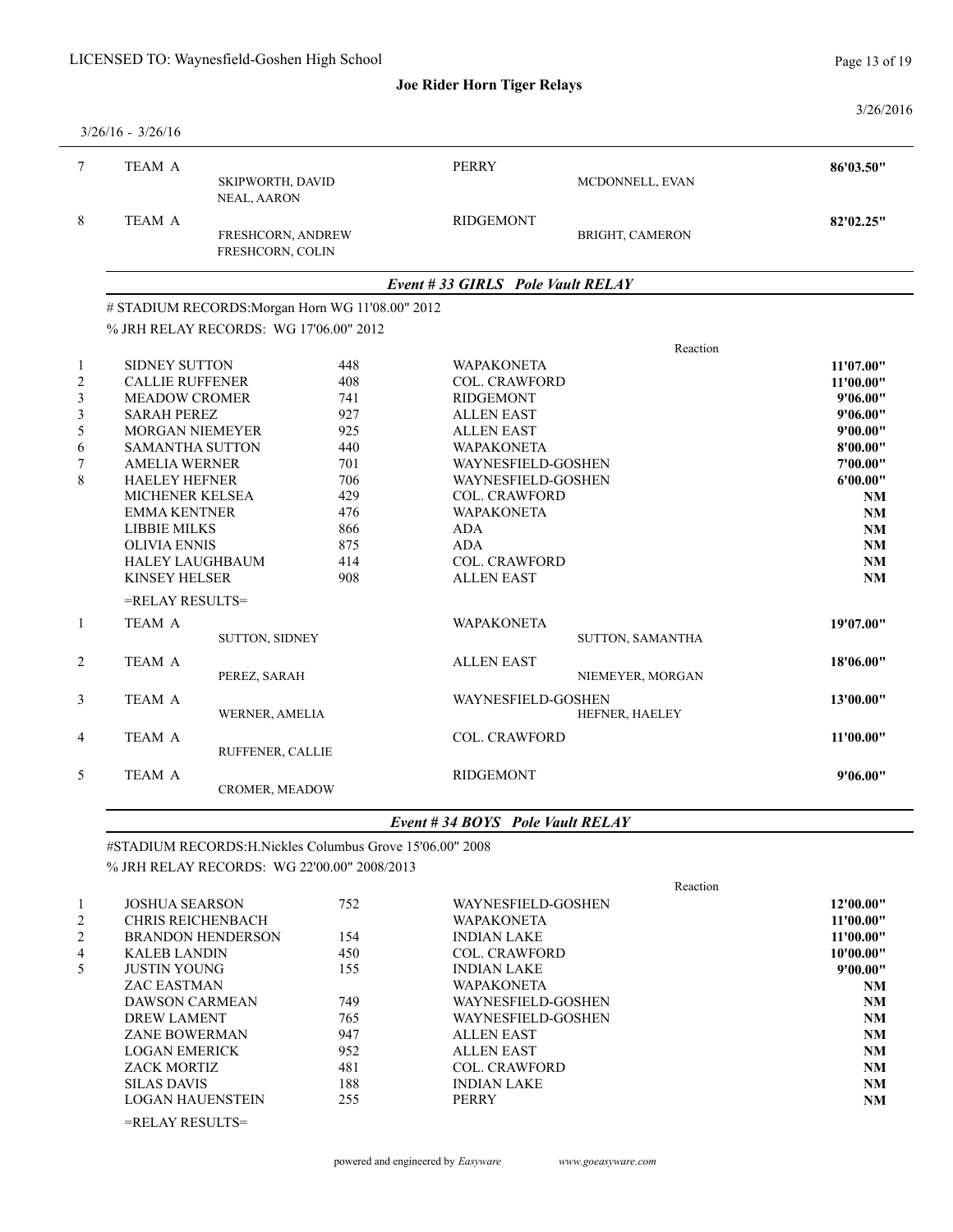3/26/2016

|                | $3/26/16 - 3/26/16$ |                        |                                     |           |
|----------------|---------------------|------------------------|-------------------------------------|-----------|
|                | TEAM A              | HENDERSON, BRANDON     | <b>INDIAN LAKE</b><br>YOUNG, JUSTIN | 20'00.00" |
| 2              | TEAM A              | <b>SEARSON, JOSHUA</b> | WAYNESFIELD-GOSHEN                  | 12'00.00" |
| 3              | TEAM A              | REICHENBACH, CHRIS     | <b>WAPAKONETA</b>                   | 11'00.00" |
| $\overline{4}$ | TEAM A              | LANDIN, KALEB          | <b>COL. CRAWFORD</b>                | 10'00.00" |
|                |                     |                        |                                     |           |

### *Event # 37 GIRLS Triple Jump RELAY*

### # STADIUM RECORDS:Kennedy Rumer WG 31'08.50" 2015

% JRH RELAY RECORDS: WG 78'01.00" 2013

|                |                                             |     |                           | Reaction            |           |
|----------------|---------------------------------------------|-----|---------------------------|---------------------|-----------|
| $\mathbf{1}$   | <b>CAITLIN HINDS</b>                        | 716 | <b>WAYNESFIELD-GOSHEN</b> |                     | 30'04.00" |
| $\overline{2}$ | <b>AUDRA MEEKS</b>                          | 712 | <b>WAYNESFIELD-GOSHEN</b> |                     | 28'03.00" |
| $\mathfrak{Z}$ | <b>MEGAN SHARP</b>                          | 426 | <b>COL. CRAWFORD</b>      |                     | 28'02.25" |
| 4              | <b>EMILY MCKINNON</b>                       | 710 | <b>WAYNESFIELD-GOSHEN</b> |                     | 26'08.75" |
| 5              | <b>SADIE MOSS</b>                           | 428 | <b>COL. CRAWFORD</b>      |                     | 26'03.00" |
| 6              | <b>CASSIDY KNAPP</b>                        | 750 | RIDGEMONT                 |                     | 24'01.50" |
|                | PRISCILLA HOWLAND                           | 753 | <b>RIDGEMONT</b>          |                     | 23'10.50" |
| 8              | <b>SIDNEY RICHARDSON</b>                    | 743 | <b>RIDGEMONT</b>          |                     | 23'04.00" |
|                | <b>KENDRA KOGE</b>                          | 407 | <b>COL. CRAWFORD</b>      |                     | NM        |
|                | <b>SARA MCFADDEN</b>                        | 745 | RIDGEMONT                 |                     | NM        |
|                | <b>VEDA KNERR</b>                           | 721 | <b>WAYNESFIELD-GOSHEN</b> |                     | NM        |
|                | $=$ RELAY RESULTS $=$                       |     |                           |                     |           |
| $\mathbf{1}$   | TEAM A                                      |     | WAYNESFIELD-GOSHEN        |                     | 85'03.75" |
|                | HINDS, CAITLIN<br>MCKINNON, EMILY           |     |                           | <b>MEEKS, AUDRA</b> |           |
| $\overline{2}$ | TEAM A                                      |     | <b>RIDGEMONT</b>          |                     | 71'04.00" |
|                | <b>KNAPP, CASSIDY</b><br>RICHARDSON, SIDNEY |     |                           | HOWLAND, PRISCILLA  |           |
| $\mathfrak{Z}$ | <b>TEAM A</b>                               |     | <b>COL. CRAWFORD</b>      |                     | 54'05.25" |
|                | <b>SHARP, MEGAN</b>                         |     |                           | <b>MOSS, SADIE</b>  |           |
|                |                                             |     |                           |                     |           |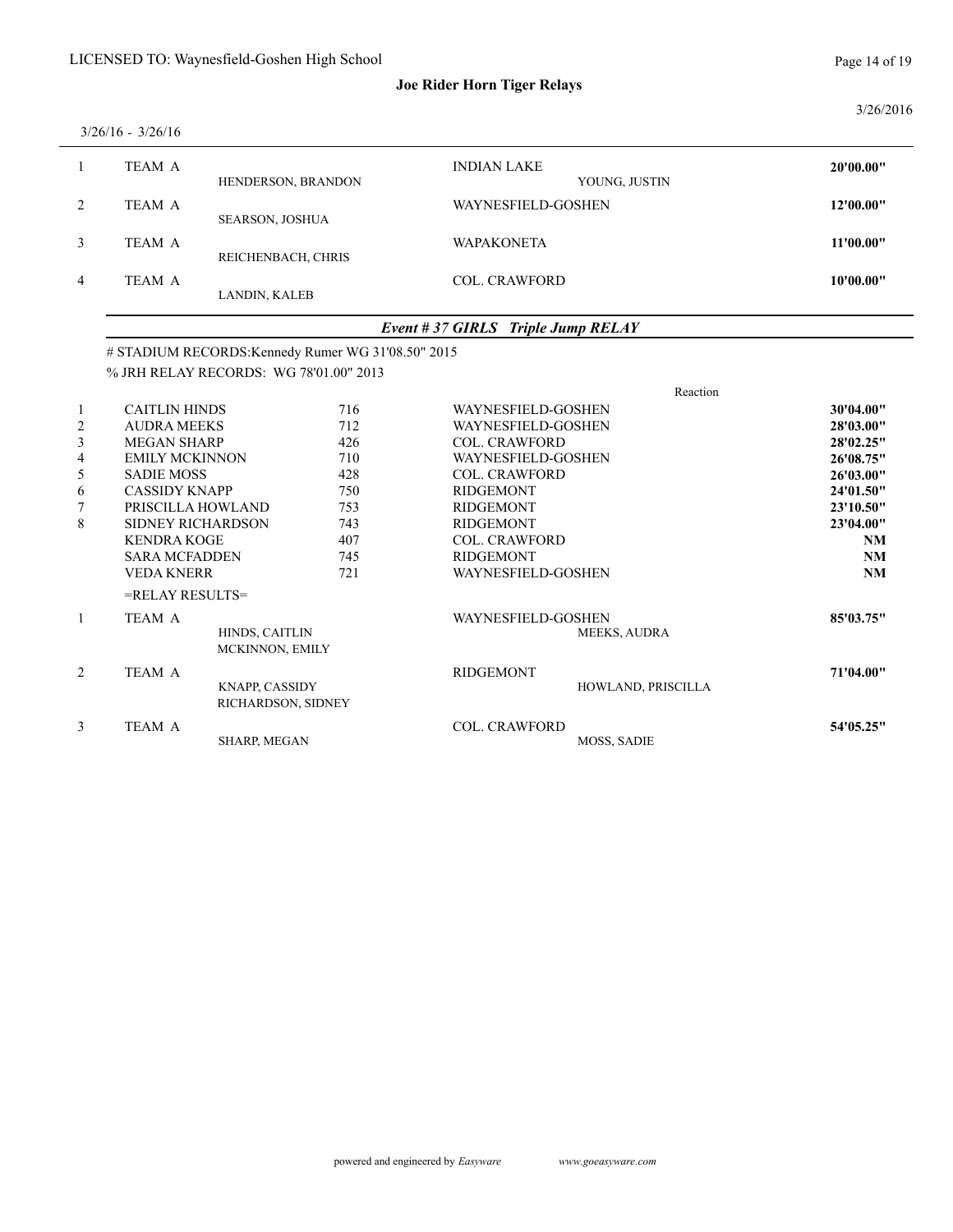Page 15 of 19

3/26/2016

3/26/16 - 3/26/16

|                |                         |                                                   |     | Event #38 BOYS Triple Jump RELAY |                        |                        |
|----------------|-------------------------|---------------------------------------------------|-----|----------------------------------|------------------------|------------------------|
|                |                         | # STADIUM RECORDS: Aaron Danner WG 38'04.50" 2015 |     |                                  |                        |                        |
|                |                         | % JRH RELAY RECORDS: WG 103'06.75" 2013           |     |                                  |                        |                        |
|                |                         |                                                   |     |                                  | Reaction               |                        |
|                | <b>LEVI MARTIN</b>      |                                                   |     | <b>WAPAKONETA</b>                |                        | 37'01.50"              |
| $\overline{c}$ | <b>AARON DANNER</b>     |                                                   | 750 | WAYNESFIELD-GOSHEN               |                        | 36'01.50"              |
|                | <b>BRANDON JAMES</b>    |                                                   | 774 | WAYNESFIELD-GOSHEN               |                        | 35'06.50"              |
| 3              | <b>JOSHUA SEARSON</b>   |                                                   | 752 | WAYNESFIELD-GOSHEN               |                        | 35'06.50"              |
| 5              | LUCAS SHADE             |                                                   |     | <b>WAPAKONETA</b>                |                        | 35'03.50"              |
| 6              | <b>COLTON WILSON</b>    |                                                   | 150 | <b>INDIAN LAKE</b>               |                        | 34'00.00"              |
|                | <b>KALEB LANDIN</b>     |                                                   | 450 | <b>COL. CRAWFORD</b>             |                        | 33'05.00"              |
| 8              | <b>COLIN WAGNER</b>     |                                                   |     | <b>INDIAN LAKE</b>               |                        | 33'00.00"              |
| 9              | <b>TREVOR SHAWBER</b>   |                                                   | 489 | <b>COL. CRAWFORD</b>             |                        | 32'11.00"              |
| $10\,$         | <b>AUSTIN BECK</b>      |                                                   | 143 | <b>INDIAN LAKE</b>               |                        | 32'04.50"              |
| 11             | <b>TRENTON SPARKS</b>   |                                                   | 712 | <b>RIDGEMONT</b>                 |                        | 31'11.50"              |
| 12             | VICTOR KEP              |                                                   | 705 | <b>RIDGEMONT</b>                 |                        | 31'11.00"              |
| 13             | ZACH JENKINS            |                                                   | 703 | <b>RIDGEMONT</b>                 |                        | 31'06.00"<br>31'01.00" |
| 14             | ZACH CHAMBERS           |                                                   |     | <b>WAPAKONETA</b>                |                        |                        |
| 15             | DYLAN KNISLEY           |                                                   | 464 | <b>COL. CRAWFORD</b>             |                        | 29'07.50"              |
|                | <b>TROY CARTER</b>      |                                                   | 178 | <b>INDIAN LAKE</b>               |                        | <b>NM</b>              |
|                | <b>RYAN HERSHBERGER</b> |                                                   | 744 | WAYNESFIELD-GOSHEN               |                        | <b>NM</b>              |
|                | <b>NOAH FERGUSON</b>    |                                                   | 492 | <b>COL. CRAWFORD</b>             |                        | <b>NM</b>              |
|                | =RELAY RESULTS=         |                                                   |     |                                  |                        |                        |
| 1              | TEAM A                  |                                                   |     | WAYNESFIELD-GOSHEN               |                        | 107'02.50"             |
|                |                         | DANNER, AARON                                     |     |                                  | <b>SEARSON, JOSHUA</b> |                        |
|                |                         | <b>JAMES, BRANDON</b>                             |     |                                  |                        |                        |
| $\overline{c}$ | TEAM A                  |                                                   |     | <b>WAPAKONETA</b>                |                        | 103'06.00"             |
|                |                         | MARTIN, LEVI                                      |     |                                  | SHADE, LUCAS           |                        |
|                |                         | CHAMBERS, ZACH                                    |     |                                  |                        |                        |
| 3              | TEAM A                  |                                                   |     | <b>INDIAN LAKE</b>               |                        | 99'04.50"              |
|                |                         | WILSON, COLTON                                    |     |                                  | WAGNER, COLIN          |                        |
|                |                         | <b>BECK, AUSTIN</b>                               |     |                                  |                        |                        |
| 4              | <b>TEAM A</b>           |                                                   |     | <b>COL. CRAWFORD</b>             |                        | 95'11.50"              |
|                |                         | LANDIN, KALEB                                     |     |                                  | <b>SHAWBER, TREVOR</b> |                        |
|                |                         | KNISLEY, DYLAN                                    |     |                                  |                        |                        |
|                |                         |                                                   |     |                                  |                        |                        |
| 5              | <b>TEAM A</b>           | SPARKS, TRENTON                                   |     | <b>RIDGEMONT</b>                 | KEP, VICTOR            | 95'04.50"              |
|                |                         | <b>JENKINS, ZACH</b>                              |     |                                  |                        |                        |
|                |                         |                                                   |     |                                  |                        |                        |

# JRH RELAY RECORDS: Bluffton 24:33.00 2012

|   |                                | Reaction                     |          |
|---|--------------------------------|------------------------------|----------|
|   | <b>COL. CRAWFORD A</b>         | <b>COL. CRAWFORD</b>         | 24:41.00 |
|   | EMILY KEMPER<br>417            | 403 COURTNEY BRITT           |          |
|   | 405<br><b>COURTNEY LYONS</b>   | <b>ANNA REFFEY</b>           |          |
| 2 | WAPAKONETA A                   | <b>WAPAKONETA</b>            | 25:12.00 |
|   | <b>MICHAELIA FISHER</b><br>443 | <b>460 MACKENZIE COURTER</b> |          |
|   | 459<br>VICTORIA SMITH          | 476 EMMA KENTNER             |          |
| 3 | WAYNESFIELD-GOSHEN A           | WAYNESFIELD-GOSHEN           | 29:03.00 |
|   | 708.<br><b>JONELL CASE</b>     | 707 MAKENZIE BRADEN          |          |
|   | 718<br><b>TAYLOR PARKER</b>    | 706 HAELEY HEFNER            |          |
| 4 | ADA A                          | <b>ADA</b>                   | 31:07.00 |
|   | <b>MELISSA DONNAL</b><br>868   | MARA GUYTON<br>869.          |          |
|   | <b>EMMA FERGUSON</b>           | 859 CAITLYN STOVER           |          |
|   |                                |                              |          |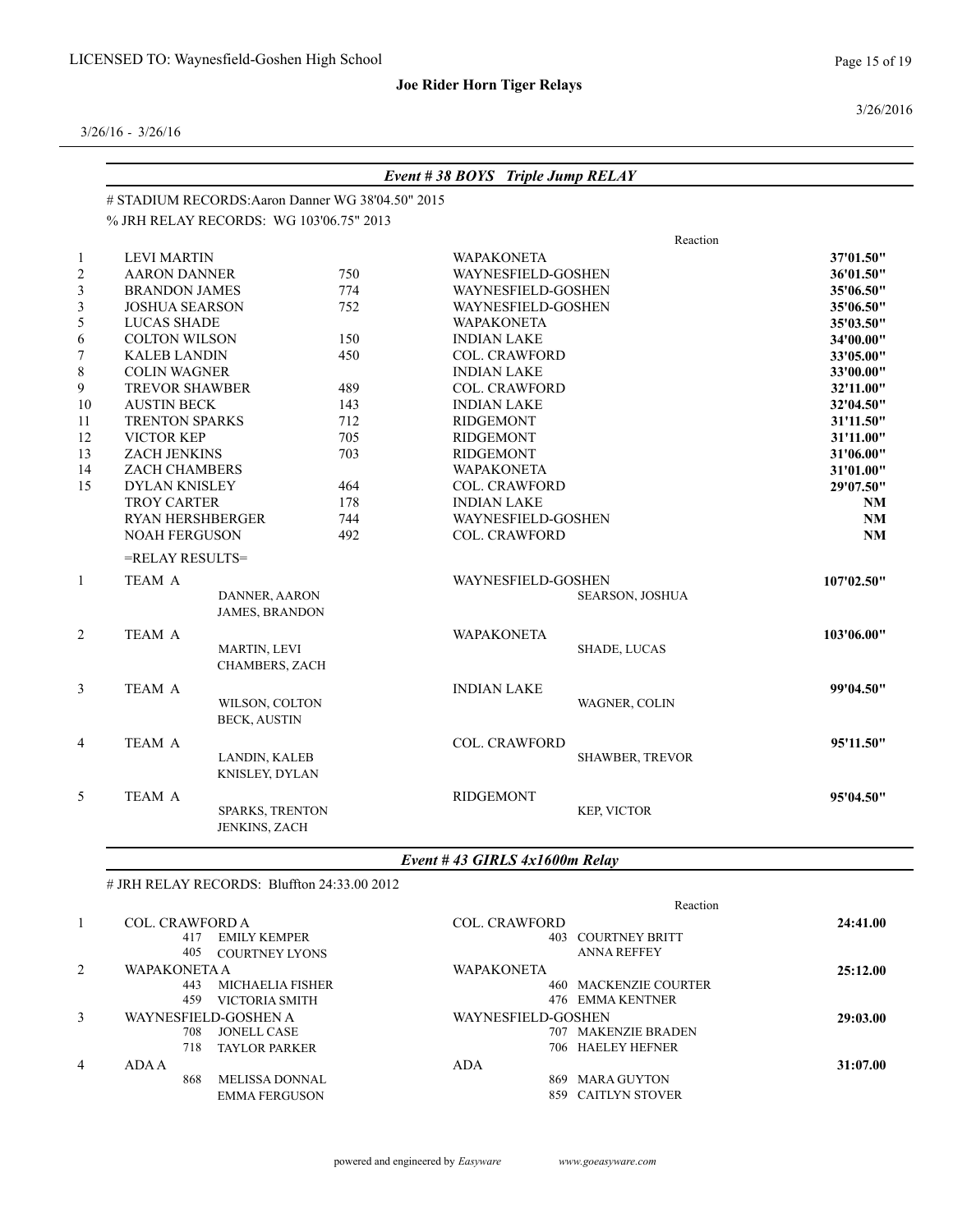3/26/2016

|                                                | Event #44 BOYS $4x1600m$ Relay                 |           |
|------------------------------------------------|------------------------------------------------|-----------|
| # JRH RELAY RECORDS: Bluffton 20:12.00 2010    |                                                |           |
|                                                | Reaction                                       |           |
| COL. CRAWFORD A                                | <b>COL. CRAWFORD</b>                           | 19:37.00# |
| 454 BRAD BAUER                                 | 471 BRANDON LONG                               |           |
| 455 WADE HOPKINS                               | 453 CHAD JOHNSON                               |           |
| <b>WAPAKONETA A</b>                            | <b>WAPAKONETA</b>                              | 20:05.00# |
| <b>DYLAN PLAUGHER</b>                          | <b>WILL ZOFKIE</b><br><b>DAN REICHENBACH</b>   |           |
| <b>DYLAN LORD</b>                              |                                                |           |
| WAYNESFIELD-GOSHEN A<br>783 BEN LITTLE         | WAYNESFIELD-GOSHEN<br>746 ALAN HATFIELD        | 23:15.00  |
| 770 KEATON WEBB                                | 747 STEPHEN HAYES                              |           |
|                                                |                                                |           |
| <b>INDIAN LAKE A</b><br>162 GABRIEL REICHERT   | <b>INDIAN LAKE</b><br><b>164 CAMERON YOUNG</b> | 24:01.00  |
| <b>LOGAN INGLE</b>                             | 152 COLIN POWERS                               |           |
|                                                |                                                |           |
|                                                | Event #45 GIRLS 400m Hurdles                   |           |
| # JRH RELAY RECORDS: WG 1:09.00 2012           |                                                |           |
| <b>A ALLEN EAST</b>                            | Reaction<br><b>ALLEN EAST</b>                  | 1:12.71   |
| A COL. CRAWFORD                                | <b>COL. CRAWFORD</b>                           | 1:15.88   |
| A WAYNESFIELD-GOSHEN                           | WAYNESFIELD-GOSHEN                             | 1:19.10   |
| <b>AADA</b>                                    |                                                |           |
|                                                | ADA                                            | 1:23.91   |
| A INDIAN LAKE                                  | <b>INDIAN LAKE</b>                             | 1:43.32   |
|                                                | Event #46 BOYS 440m Hurdles                    |           |
| # JRH RELAY RECORDS: West Liberty 1:05.87 2008 |                                                |           |
|                                                | Reaction                                       |           |
| <b>AALLEN EAST</b>                             | <b>ALLEN EAST</b>                              | 1:04.44#  |
| A COL. CRAWFORD                                | COL. CRAWFORD                                  | 1:08.99   |
| <b>A PERRY</b>                                 | <b>PERRY</b>                                   | 1:10.65   |
| <b>B WAYNESFIELD-GOSHEN</b>                    | WAYNESFIELD-GOSHEN                             | 1:14.24   |
| A INDIAN LAKE                                  | <b>INDIAN LAKE</b>                             | 1:14.28   |
| A WAPAKONETA                                   | <b>WAPAKONETA</b>                              | 1:18.56   |
|                                                | Event #47 GIRLS 800m Sprint Medley RELAY       |           |
| # JRH RELAY RECORDS: Kenton 2:01.90 2010       |                                                |           |
|                                                | Reaction                                       |           |
| <b>COL. CRAWFORD A</b>                         | <b>COL. CRAWFORD</b>                           | 2:00.74#  |
| 414 HALEY LAUGHBAUM                            | 407 KENDRA KOGE                                |           |
| 415 KIRSTEN VERHS                              | <b>408 CALLIE RUFFENER</b>                     |           |
|                                                | <b>WAPAKONETA</b>                              | 2:03.91   |
| <b>WAPAKONETA A</b>                            |                                                |           |
| 463 KALIE LENHART                              | 455 MEGAN SMITH                                |           |
| 469 MICHAYLA BINKLEY                           | <b>458 CLAIRE BURTON</b>                       |           |
| <b>ALLEN EAST A</b>                            | ALLEN EAST                                     | 2:09.75   |
| 927 SARAH PEREZ                                | 925 MORGAN NIEMEYER                            |           |
| 926 SAVANNAH SILONE                            | 923 JADE MEYER                                 |           |
| RIDGEMONT A                                    | RIDGEMONT                                      | 2:13.06   |
| 751 MEYGHAN CRATES                             | 742 JOURNEE ROEDER                             |           |
| 743 SIDNEY RICHARDSON                          | 748 SHAYLEE MCGRATH                            |           |
| <b>INDIAN LAKE A</b>                           | <b>INDIAN LAKE</b>                             | 2:16.08   |
| 106 KRISSA BAILEY                              | 122 CAYLEE WURSTER                             |           |
| 127 KACIE BUSH                                 | 120 SAMANTHA MILLER                            |           |
| WAYNESFIELD-GOSHEN A                           | WAYNESFIELD-GOSHEN                             | 2:30.95   |
| 711 CAITLEN KOCH<br>712 AUDRA MEEKS            | 709 JADELYN HENNON<br>713 BAILIE BARRINGTON    |           |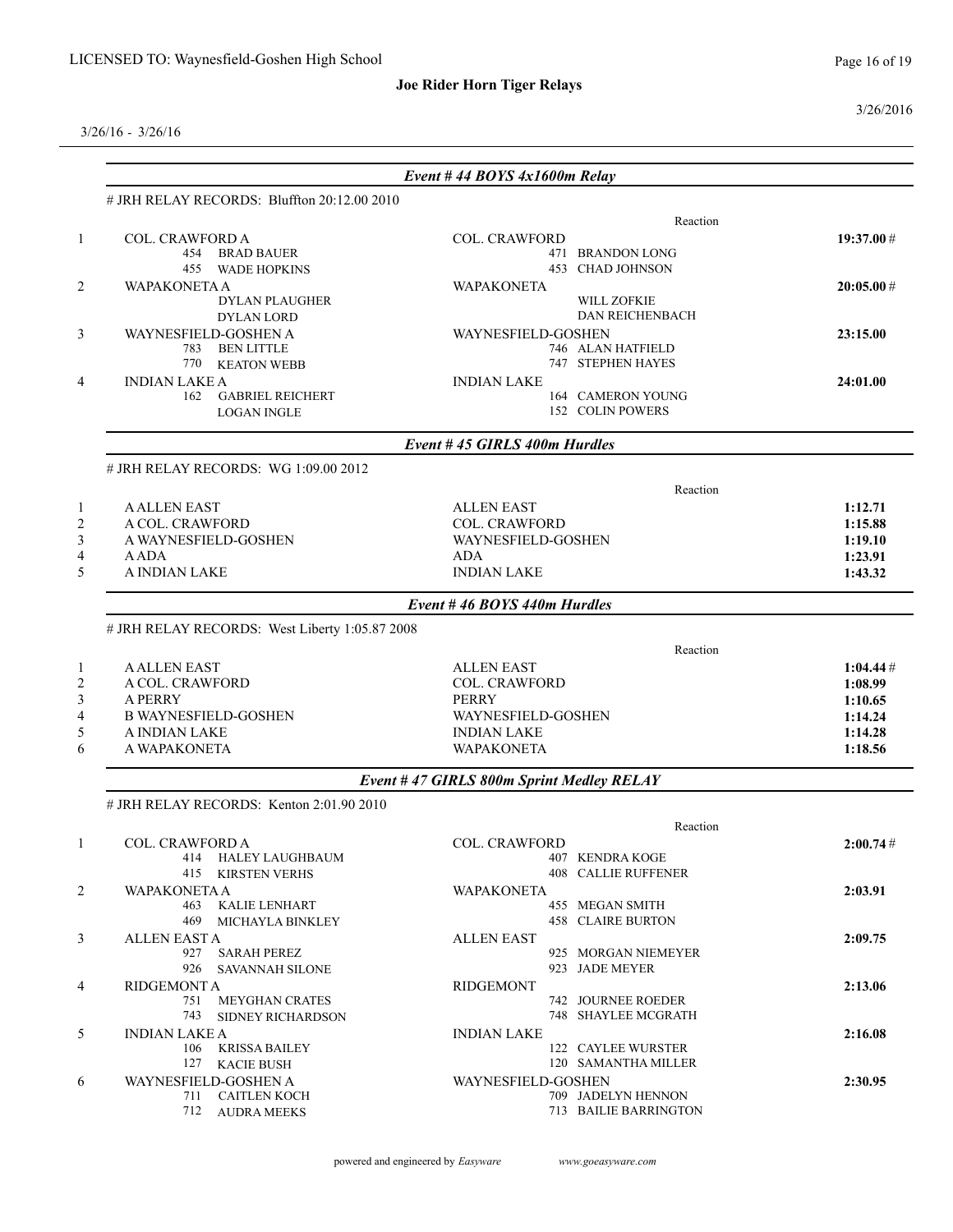#### 3/26/2016

3/26/16 - 3/26/16

|                |                                             | Event #48 BOYS 800m Sprint Medley RELAY     |            |
|----------------|---------------------------------------------|---------------------------------------------|------------|
|                | # JRH RELAY RECORDS: Kenton 1:39.90 2010    |                                             |            |
|                |                                             | Reaction                                    |            |
| $\mathbf{1}$   | WAYNESFIELD-GOSHEN A                        | WAYNESFIELD-GOSHEN                          | 1:38.54#   |
|                | 764 CALEB BEALE                             | 748 GABRIEL JAMES                           |            |
|                | 757 TYLER ELLER                             | 741 CONNOR WHITAKER                         |            |
| 2              | <b>COL. CRAWFORD A</b>                      | <b>COL. CRAWFORD</b>                        | 1:43.63    |
|                | 489 TREVOR SHAWBER                          | <b>465 COLTON ROWLAND</b>                   |            |
|                | 482 HARLEY SHAUM                            | 460 OWEN ADAMS                              |            |
| 3              | ALLEN EAST A                                | <b>ALLEN EAST</b>                           | 1:46.27    |
|                | 965 CODY MUSSELMAN                          | 949 DYLAN SNIDER                            |            |
|                | 967 CALEB SMELCER                           | 966 KYLE NICKLES                            |            |
| 4              | <b>INDIAN LAKE A</b>                        | <b>INDIAN LAKE</b>                          | 1:51.48    |
|                | <b>COLIN WAGNER</b>                         | 143 AUSTIN BECK                             |            |
|                | 146 LUKE ROBY                               | 148 ADDISON WAGNER                          |            |
| 5              | <b>WAPAKONETA A</b>                         | <b>WAPAKONETA</b>                           | 1:53.73    |
|                | <b>LUCAS SHADE</b>                          | <b>JACOB PLACE</b>                          |            |
|                | <b>KYLE LENHART</b>                         | ZACH CHAMBERS                               |            |
| 6              | <b>RIDGEMONT A</b>                          | <b>RIDGEMONT</b>                            | 1:57.54    |
|                | 707 ISAAC DAVIS                             | 714 LYNDON ROOF                             |            |
|                | 712 TRENTON SPARKS                          | 703 ZACH JENKINS                            |            |
|                |                                             | Event #49 GIRLS 4000m Distance Medley RELAY |            |
|                | # JRH RELAY RECORDS: Bluffton 13:42.09 2012 |                                             |            |
|                |                                             | Reaction                                    |            |
| $\mathbf{1}$   | <b>WAPAKONETA A</b>                         | <b>WAPAKONETA</b>                           | 14:25.25   |
|                | 443 MICHAELIA FISHER                        | <b>460 MACKENZIE COURTER</b>                |            |
|                | 476 EMMA KENTNER                            | 441 ALLIE ZOFKIE                            |            |
| $\overline{c}$ | COL. CRAWFORD A                             | <b>COL. CRAWFORD</b>                        | 14:37.87   |
|                | 417 EMILY KEMPER                            | <b>403 COURTNEY BRITT</b>                   |            |
|                | 423<br><b>KAYLE ZIZZO</b>                   | <b>ANNA REFFEY</b>                          |            |
| 3              | <b>ADA A</b>                                | <b>ADA</b>                                  | 16:24.25   |
|                | 858 MORGAN SUTTON                           | 854 LATIFAH BAGAIS                          |            |
|                | 875 OLIVIA ENNIS                            | 864 MORGAN SWICK                            |            |
| 4              | WAYNESFIELD-GOSHEN A                        | WAYNESFIELD-GOSHEN                          | 17:11.05   |
|                | 708 JONELL CASE                             | 706 HAELEY HEFNER                           |            |
|                | 718 TAYLOR PARKER                           | 707 MAKENZIE BRADEN                         |            |
| 5              | ALLEN EAST A                                | <b>ALLEN EAST</b>                           | 19:12.05   |
|                | <b>KINSEY HELSER</b><br>908                 | 900 CAITLYN SPEES                           |            |
|                | 906 GABBY SCOTT                             | 904 ALLIE BOWERMAN                          |            |
|                | RIDGEMONT A                                 | <b>RIDGEMONT</b>                            | <b>DNS</b> |
|                | 747 DANETTE WEAVER                          | 752 AVERY MENDENHALL                        |            |
|                | 751 MEYGHAN CRATES                          | 746 FAITH JENKINS                           |            |

751 MEYGHAN CRATES

powered and engineered by *Easyware www.goeasyware.com*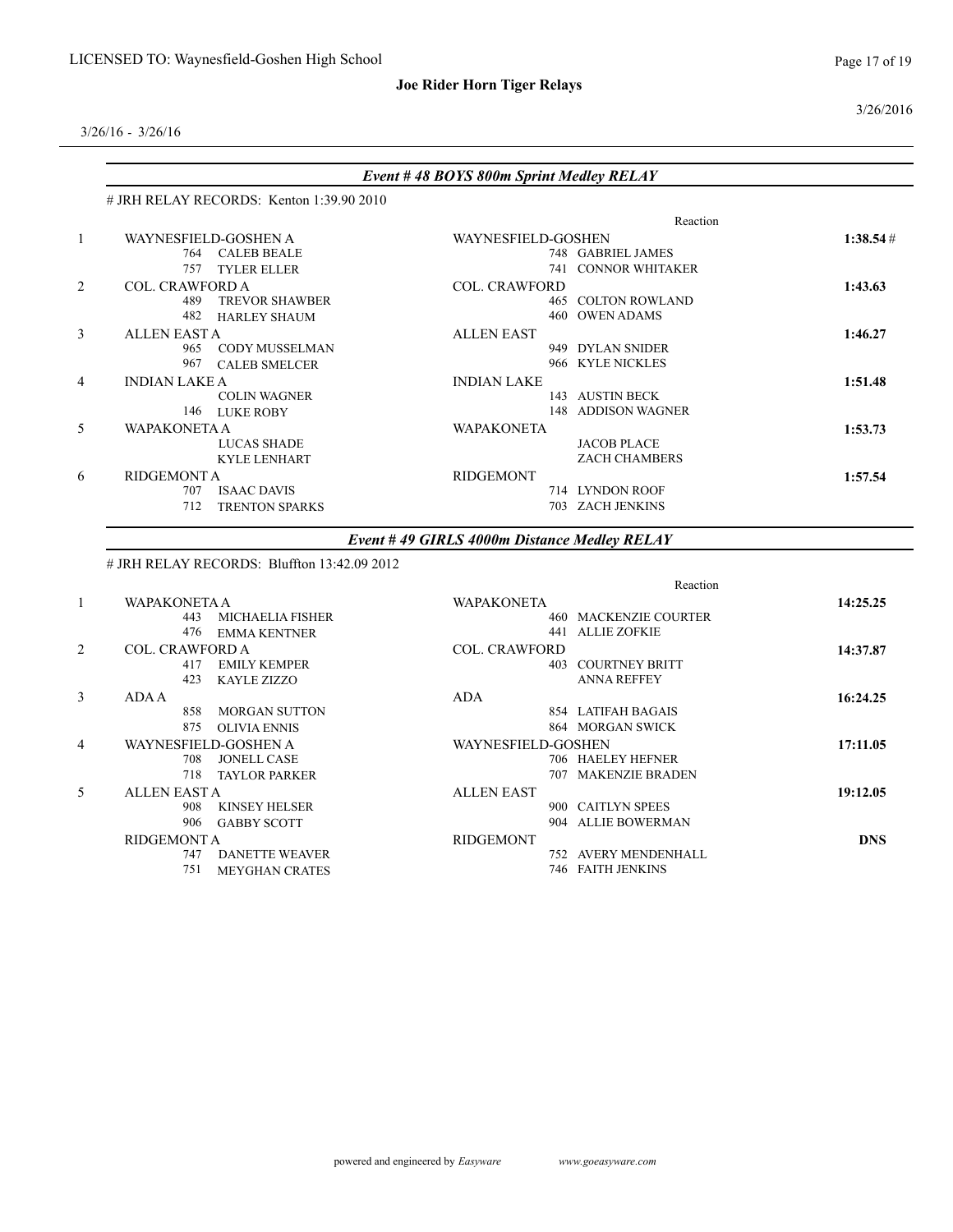#### 3/26/2016

|   |                                                 | Event # 50 BOYS 4000m Distance Medley RELAY  |                       |              |
|---|-------------------------------------------------|----------------------------------------------|-----------------------|--------------|
|   | # JRH RELAY RECORDS: Spencerville 12:31.00 2013 |                                              |                       |              |
|   |                                                 |                                              | Reaction              |              |
|   | <b>COL. CRAWFORD A</b>                          | <b>COL. CRAWFORD</b>                         |                       | 12:00.74#    |
|   | <b>BRANDON BAUER</b><br>461                     |                                              | 471 BRANDON LONG      |              |
|   | 472<br><b>DYLAN DAVID</b>                       | 453                                          | <b>CHAD JOHNSON</b>   |              |
| 2 | <b>WAPAKONETA A</b>                             | <b>WAPAKONETA</b>                            |                       | $12:05.46\#$ |
|   | <b>WILL ZOFKIE</b>                              |                                              | <b>DYLAN LORD</b>     |              |
|   | <b>CHRIS REICHENBACH</b>                        |                                              | <b>DYLAN PLAUGHER</b> |              |
| 3 | WAYNESFIELD-GOSHEN A                            | WAYNESFIELD-GOSHEN                           |                       | 13:09.49     |
|   | <b>JORDAN MCKINNEY</b><br>754                   |                                              | 749 LEVI MILLER       |              |
|   | 768<br><b>OUINTIN WERNER</b>                    | 747                                          | <b>STEPHEN HAYES</b>  |              |
| 4 | <b>INDIAN LAKE A</b>                            | <b>INDIAN LAKE</b>                           |                       | 15:20.92     |
|   | <b>AUSTIN VALENTINE</b><br>158                  |                                              | 144 JAMES TODA        |              |
|   | 147<br><b>KEATON SHEPPEARD</b>                  | 149                                          | LUKEUS DALTON         |              |
|   |                                                 | Event # 51 GIRLS 2400m Distance Medley RELAY |                       |              |
|   | $\#$ JRH RELAY RECORDS: Bluffton 7:44.90 2010   |                                              |                       |              |
|   |                                                 |                                              | Reaction              |              |
|   | <b>COL. CRAWFORD A</b>                          | <b>COL. CRAWFORD</b>                         |                       | 7:54.01      |

- 
- 
- 
- RIDGEMONT A
- 2 WAYNESFIELD-GOSHEN A WAYNESFIELD-GOSHEN **7:57.39** 3 WAPAKONETA A WAPAKONETA **8:09.31** 4 ALLEN EAST A ALLEN EAST 9:33.70<br>5 RIDGEMONT A RIDGEMONT RIDGEMONT 10:25.27